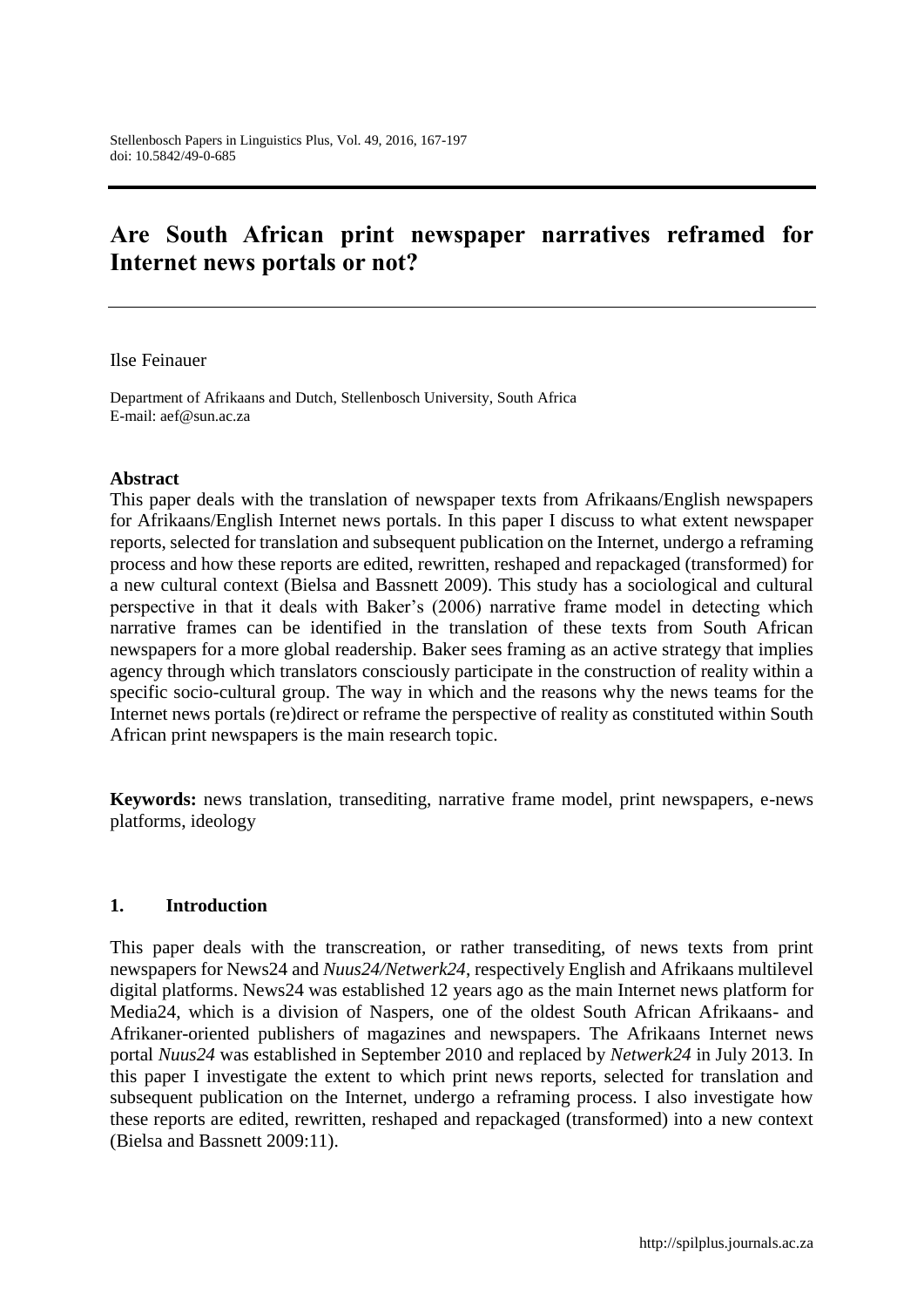This study has a sociological perspective in that it deals with Baker's (2006) narrative frame model. Its aim is to detect which narrative frames can be identified in the translation and adaptation of texts from a print newspaper genre to an Internet genre for a more global readership, or at least for a more technologically-advanced South African readership. Narrative theory and framing are used to investigate the ways in which translators highlight, weaken or transform aspects of the narrative(s) encoded in the source text (ST). Baker (2006:106) sees (re)framing as an active strategy that implies agency through which (in this case specifically) editors consciously participate in the construction of reality. Gambier (2006) suggests that media frames focus on what is discussed and how it is (or is not) discussed. According to Tymoczko (2007), translators (read 'editors') can be effective activists and empowered agents of social change.

This article can be read alongside two publications, Van Rooyen and Naudé (2009) and Van Rooyen (2011). In these publications the authors investigate the transediting processes taking place in adjusting texts by the South African Press Association (SAPA) for the news bulletins of OFM News (Van Rooyen and Naudé 2009), and describe the functioning of translation in the radio newsroom of *Radio Sonder Grense* (RSG), the Afrikaans service of the South African Broadcasting Corporation (SABC) (Van Rooyen 2011). In both these articles the authors illustrate how Nord's functionalist model, and more specifically her looping model, can be used to mediate in a multicultural newsroom. In this article, the way in which the news teams of News24 and *Nuus24/Netwerk24* (re)direct the perspective of reality as constituted within Afrikaans and English print newspapers is the main research topic. It links more closely to a paper by Chen (2009) in which he investigates the construction of 'self' and 'other' in the transediting of news texts concerning political conflicts.

## **2. Contextualisation of the newspaper group**

Naspers – short for *Nasionale Pers* ('National Press') – has grown from an organisation founded in 1915 with the primary goal of publishing the newspaper *De Burger*, a local Western Cape daily newspaper. Other newspapers followed suit, and magazine and book-publishing operations were founded. Naspers's print-media operations have developed over the years to such an extent that Naspers is now one of the leading media groups in Africa. With the advent of electronic media, Naspers expanded its activities in the 1980s to incorporate pay-television and, later, Internet platforms. By 1990 its products covered the whole of South Africa, with newspapers, magazines and books in most of the 11 official languages. In 2000 Naspers organised and branded its print media businesses under the Media24 umbrella, and to simplify its group structure, Naspers consolidated all of its print media, book publishing and private education under Media24 in 2005 (History and Development 2010).

The daily newspapers *Die Burger*, *Beeld* and *Volksblad* have remained Afrikaans, but these days they are not so much focussed on white and Afrikaner readers. They have adapted fairly seamlessly to the new South Africa, with the newspapers now assuming the role of watchdog for minority groups and being some of the main critics of the ANC regime. They have indeed come a long way since 1948, when *Die Burger* started playing the role of "spokes newspaper" for the then-governing National Party and its infamous policy of apartheid. From the 1980s onwards and during the 1990s in particular, these ties were gradually severed, and Naspers and its publications started committing themselves to a new national unit encompassing all the people of South Africa.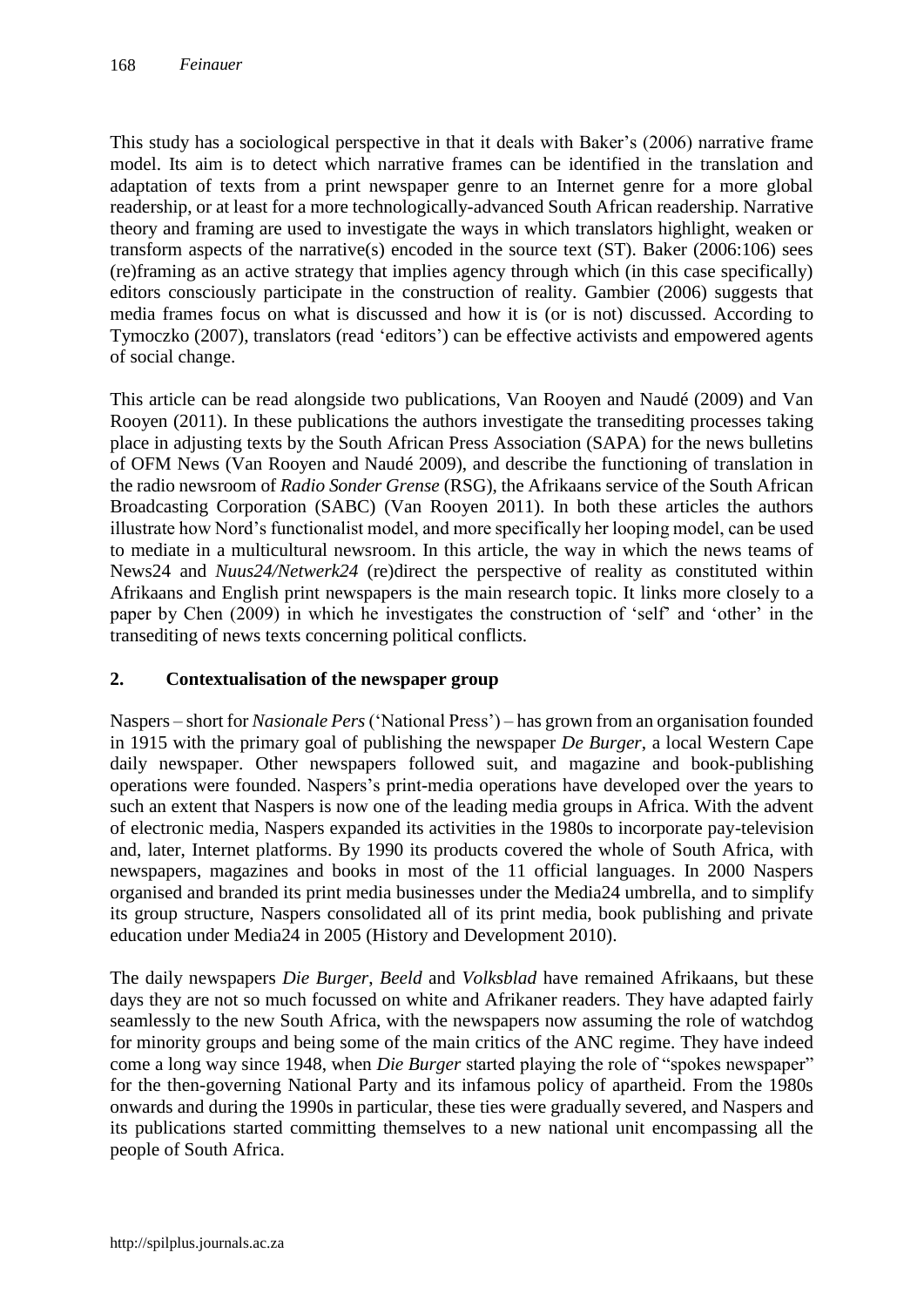The English newspapers used as STs are *City Press* and *The Witness*. First published in 1982 as *Golden City Press*, *City Press* is a Sunday newspaper aimed at black readers. Its name was changed in 1983, and Media24 acquired the paper in 1984. South Africa's oldest newspaper, *The Witness*, serves English readers throughout KwaZulu-Natal, with most of its readers in inland KwaZulu-Natal. Owned by Media24, it was formerly known as the *Natal Witness*. These newspapers were chosen intentionally because they belong to Media24. By only selecting offshoots of Media24, no variation in company ideology is introduced, even though different publications are investigated as STs (mediaclubsouthafrica 2011).

The players investigated here within this social field of media discourse are the editorial teams and journalists of the original Afrikaans and English newspapers, the editorial teams and transeditors of News24 and *Nuus24/Netwerk24*, as well as the readerships of both the source and target news texts. Data were collected from all these sources. Source text readers of the Afrikaans newspapers are primarily Afrikaans-speaking and reside in metropolitan areas. They include mostly white and some coloured male and female South Africans from a middle to higher socio-economic class, in the age group 35 and older. The daily readership of the biggest Afrikaans print paper, *Die Burger*, is 550 000, which adds up to 3.3 million a week (Average issue readership of newspapers and magazines profile 2009). Source text readers of the biggest English newspaper used here, *City Press,* are primarily English-speaking and reside in metropolitan areas. They are mostly black females from a middle to higher socio-economic class, in the age group 25 and older. The readership for this Sunday newspaper amounts to 1 867 000 a week.

The target text (TT) readership for News24 is primarily local South African readers who access their news electronically, South Africans travelling locally and internationally, as well as expatriates. They are from a higher socio-economic class and mostly white metropolitan English- and Afrikaans-speakers (Internet users, international travellers, highly schooled and skilled), in the age group 30 and older. To a lesser extent, News24 is also read by an international readership with special interest in South Africa. Daily readership figures are 200,000. During March 2010, for instance, 2.4 million people, of which 1.7 million were local, accessed the site (Momberg 2010).

The TT readership for *Nuus24/Netwerk24* is primarily (90%) local Afrikaans South African readers who access their news electronically, Afrikaans South Africans travelling locally and internationally, as well as Afrikaans expatriates. They are from a higher socio-economic class and are mostly white, male, metropolitan Afrikaans-speakers (Internet users, international travellers, highly schooled and skilled), in the age group 30 and older. Monthly readership figures are 360,000 – more or less 12,000 a day (Oldewage 2011). Keep in mind that Nuus24 was only launched in September 2009.

## **3. Theoretical base**

According to Johnson and Ensslin (2007:13), "in their function as public agencies of observation, interpretation, performance, representation and dissemination, the media exhibit a variety of signifying practices, which are unconditionally purpose-driven. Depending upon their particular point of emphasis, media producers therefore combine 'conative', 'emotive' and 'conceptual' meanings so as to achieve a maximum effect on the target audience". This can be linked to Fox (2009), who claims that so-called "objective reality" is superseded by a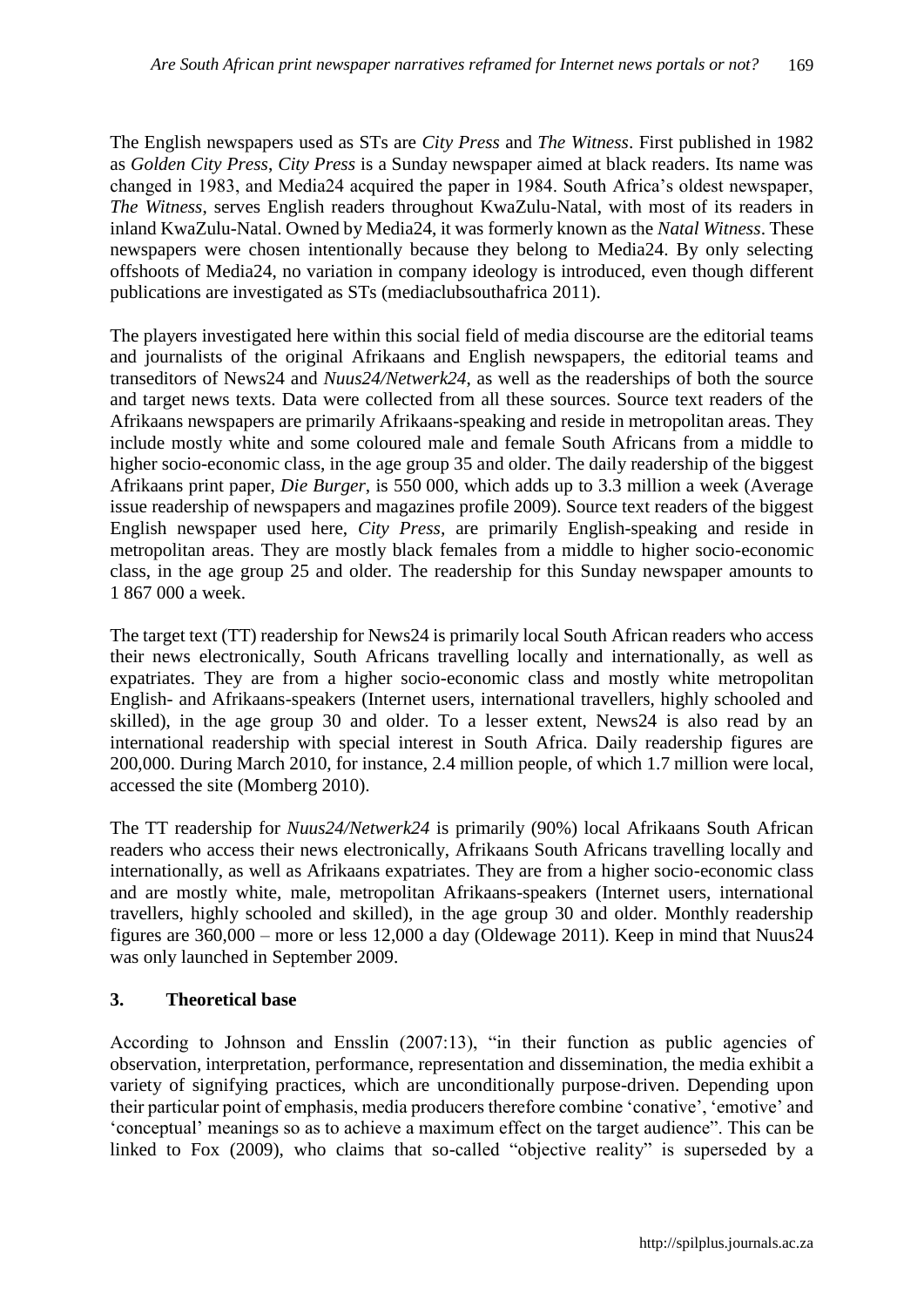constructed reality unique to the paper and its readers. A process of constant recall of 'common knowledge' (knowledge shared only by the newspaper and its readers) leads readers to assume as factual knowledge what is in fact the discursive end established by the newspaper. Since news organisations are socially, culturally and politically situated, the so-called "suitable" and "acceptable" texts published in any newspaper, whether translated from a news agency or sourced and written as original texts by local journalists, are by no means completely neutral accounts of facts, but rather constitute a reality that has been constructed from the favoured perspectives of the news organisation.

This constructed reality is presented in the form of a narrative which is usually framed in a specific way. According to Baker (2006), human knowledge is narrative in nature and is therefore inclined to represent a particular perspective. There is no neutral ground, no neutral knowledge and consequently no neutral translation. Every translation is in one way or another a re-narration and a re-telling of the source text. Journalists and media translators can resort to various strategies to strengthen or undermine specific aspects of the narratives they mediate. Baker (2006:106) defines framing as "an *active strategy* that implies agency and by means of which we consciously participate in the construction of reality" (own emphasis). This means that the same set of events can be framed in different ways to promote competing or even complementary narratives. Baker (2006:107) refers to this as *frame ambiguity*, and this is what is investigated in this article. There is always a decision that needs to be taken on how the report on what is said or written should be interpreted and (re)presented, while the agents remain fully aware of the fact that these narratives would have specific effects on the diverse parties. We must remember that, just like some discourses are defined by the commentary on them, journalism is also a form of commentary. This commentary can be adjusted according to the ideological frames of newspapers by, for instance, omitting, adding or giving more relevance to some parts.

Baker's (2006, 2007) literature was developed as part of the sociological turn in Translation Studies. She investigates the ways in which translators and interpreters emphasise, undercut or modify narrative aspects in STs. Different framing strategies are used in the transcreation process, and by doing this, the transediting team takes part in the reconstruction of sociological and ideological reality. According to Baker (2006:3), narrative theory "[r]ecognizes that people's behaviour is ultimately guided by the stories they come to believe about the events in which they are embedded, rather than by their gender, race, colour of skin, or any other attribute". Narrative is defined by the "[p]ublic and personal stories we tell ourselves, not just those we explicitly tell other people, about the world(s) in which we live" (Baker 2006:19).

Baker's (2006, 2007:151) model of analysis mainly relies on the concept of narrative as seen within the fields of social and communication theory, rather than narratology or linguistics. "Narratives" are defined as 'public and personal stories' that present and construct our perceptions of the world (see also Fisher 1984, 1985, 1987; Bruner 1991 and Somers and Gibson 1994). Baker (2006:38) adds that, whether the motivation is commercial or ideological, translators and interpreters play a decisive role in articulating and contesting the full range of public narratives circulating within and around any society at any moment in time.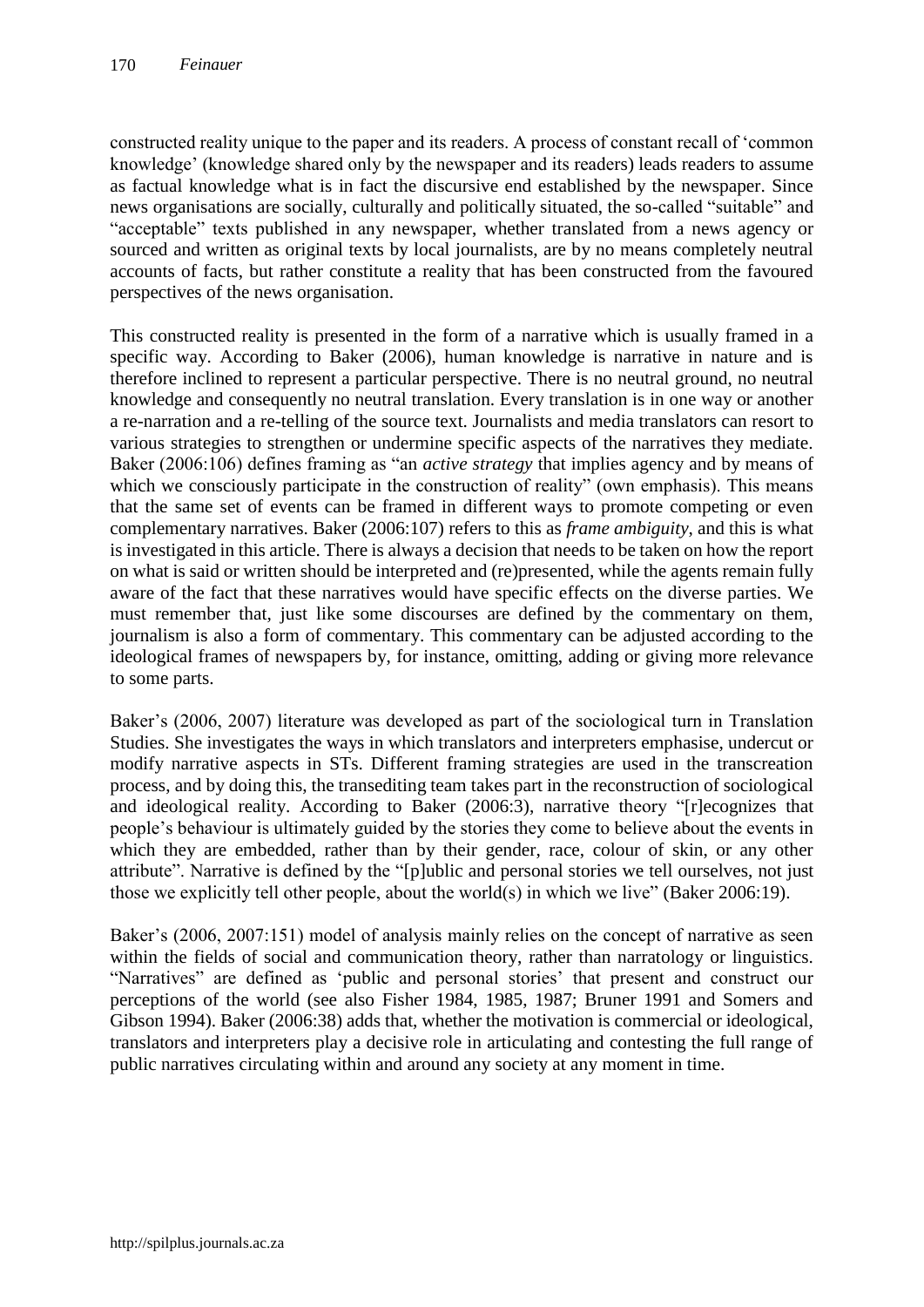### **4. Data analysis**

Media or news frames focus on *what* is discussed and *how* it is (or is not) discussed. By the framing of news discourse, the editing team creates a context for their readers. News frames provide a context in which to understand issues, shape the inferences made, reinforce stereotypes, determine judgements and decisions and draw attention to some aspects of reality while obscuring other elements (Gambier 2006:11). To what extent does news undergo a reframing process by means of the translation or transediting process? To what extent does a transeditor reproduce, change or adapt the frames? (Gambier 2006:12). According to Baker (2006:105), transeditors (in this case, the editing teams of News24 and *Nuus24/Netwerk24*) face ethical choices with every assignment to either reproduce existing ideologies as encoded in the narratives elaborated in the text or utterance, or to dissociate themselves from those ideologies or frames. Translators/editors resort to specific strategies to support or undercut particular aspects of the narratives they mediate – explicitly or implicitly.

For this type of study, narrative theory could enable the researcher to conceptualise an identity in the TT which is, for example, not local and culture-specific, but more universal or global (culture-generic). One could even apply the frame of the 'Us vs. Them-polarisation' (Van Dijk 1998 in Chen 2009), where narratives framed within the Us-perspective could be used for the STs, and the TTs could be reframed to be read and understood by the Others – those outsiders not belonging to the South African, and specifically the Afrikaner or Afrikaans-speaking, community. If this were the case, it would mean, as Bielsa and Bassnett (2009:2) put it, that "[i]nformation that passes between cultures through news agencies is not only 'translated' in the interlingual sense, it is reshaped, edited, synthesized and transformed for the consumption of a new set of readers". This reshaping of information can also be seen as decontextualisation and then recontextualisation to fit the target reader.

## **4.1. News24 – Afrikaans into English**

The content for News24 and *Nuus24/Netwerk24* is adapted or recreated text taken from local or international news agencies. It involves intralingual translation (English into English, or Afrikaans into Afrikaans) as well as interlingual translation (from Afrikaans/English newspaper articles originally written in Afrikaans/English, and then translated into English/Afrikaans). The interlingual translations are done by freelance translators translating fairly closely to the STs. The TTs are then repackaged by the editorial teams of News24 and *Nuus24/Netwerk24*, i.e. intralingual translation. As Kang (2007:221) puts it: "this involves using language strategically to convey special meanings and to project certain images deliberately".

One hundred and twenty randomly-chosen news reports were analysed: Afrikaans STs and English TTs as they appeared on the Internet as part of the news coverage of News24. Of these, only two texts were completely rewritten or transcreated to such an extent that the rewriter's name was added to that of the ST journalist. For the majority of texts it was more a case of transediting with less radical changes, since the readerships do not differ greatly on a cultural level. The lexis were for example not stripped of any cultural implications to be built up from scratch to fit the specific culture of the target reader. If this were the case, Gopinathan (2006:236) would refer to this adaptation process as *transcreation*. The editorial team and not the translators as such adopted the role of interventionists. The modifications were not in the first instance done to better suit the needs of the receivers, but rather to carry an ideological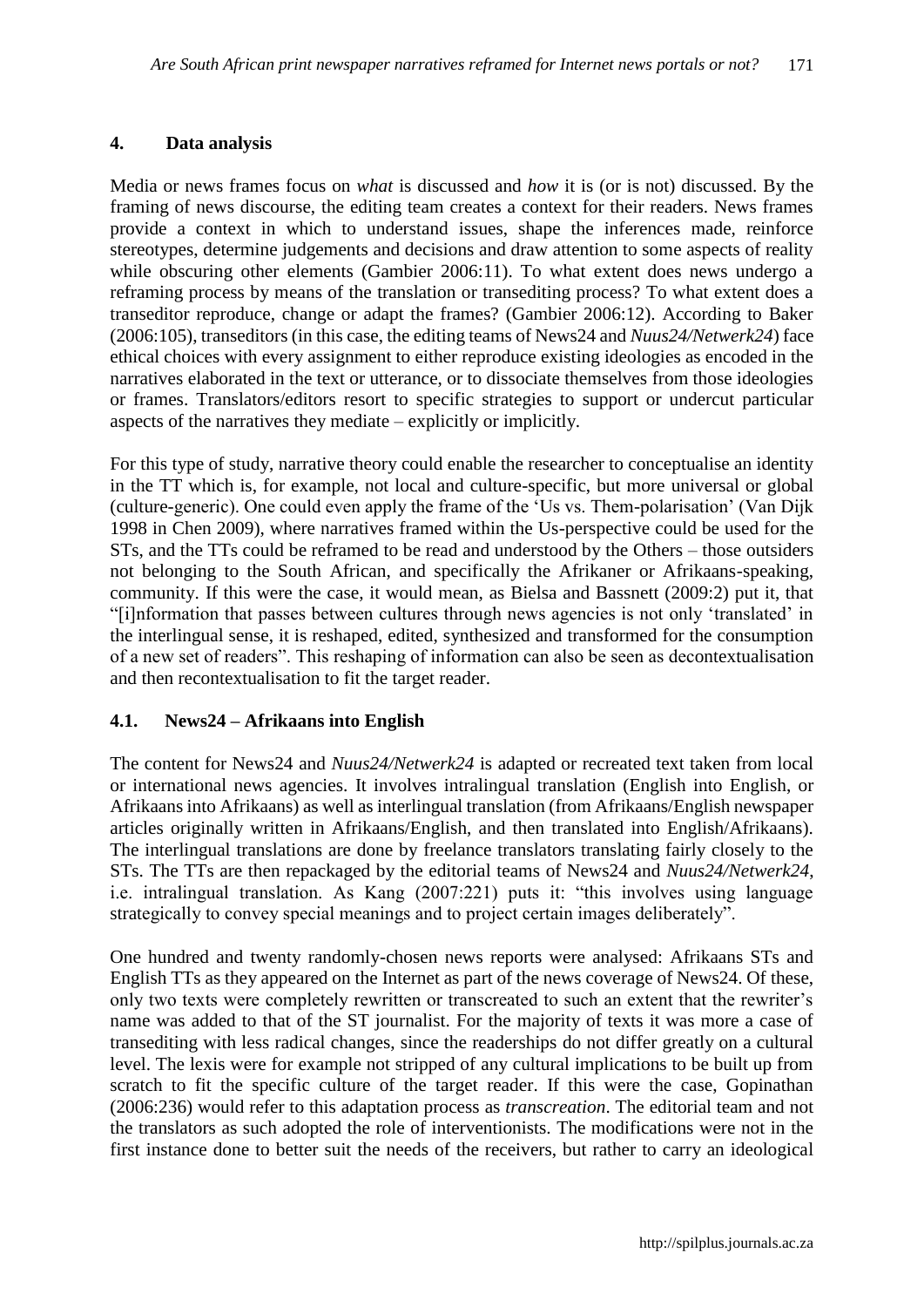message. These choices made by the editing team boil down to how certain values and ideas are constructed or framed. These changes are much more subtle, but ideologically speaking, they are much more far-reaching. Fairclough (1995:25) sees media discourse as a social field of both ideological processes and linguistic processes, and a definitive relationship between these two processes exists in the sense that the linguistic choices made in the texts carry ideological meaning.

To what extent then were the English texts that appeared on the news platform News24 framed differently from their Afrikaans counterparts?

## **4.1.1 Translation strategies**

On a basic level, notions of place, space and time were reconfigured in the process of transediting. Only parts of the message to which the target readership could relate were transferred, and this was done in such a way that the relevance to them was enhanced. These strategies added to the reframing of the texts for the News24 reader. From the specific types of adaptations applied to the STs, one can deduce that this news platform is not primarily meant for South Africans using News24 as their primary local newspaper. One of the main strategies applied is *omission*. Many of the reports were seriously shortened by the omission of information regarded as non-newsworthy, non-essential, or too local. *Locality* was not regarded as essential, e.g. burial information and specific addresses of where something had happened were omitted. Locality is important for the Afrikaans newspapers since they are focused on specific areas in South Africa: *Burger* focuses on the Western, Eastern and Northern Cape; *Beeld* focuses on Gauteng, Limpopo, and North-West; and *Volksblad* focuses on the Free State and Northern Cape.

| Afrikaans print newspaper <sup>1</sup>                                                                                | <b>English News24</b>                                                                                       | <b>Original Afrikaans</b>                                                                                                                       |
|-----------------------------------------------------------------------------------------------------------------------|-------------------------------------------------------------------------------------------------------------|-------------------------------------------------------------------------------------------------------------------------------------------------|
| <b>Free State</b> paedophile<br>sentenced                                                                             | <b>Ø</b> Paedophile won't go to jail                                                                        | Vrystaatse pedofiel gevonnis                                                                                                                    |
|                                                                                                                       |                                                                                                             | Die Volksblad, 2009/02/03                                                                                                                       |
| Pretoria gospel singer Irene<br>van Wyk                                                                               | <b>Ø</b> Singer Irene van Wyk                                                                               | Die Pretoriase gospel-sangeres<br>Irene van Wyk                                                                                                 |
|                                                                                                                       |                                                                                                             | Beeld, 2008/10/30                                                                                                                               |
| Pretorius was shot dead at<br>about $01:00$ in his house in<br><b>Bosloerie Street</b> in Ø<br>Stonehenge, Nelspruit. | Chris died in a shooting on Monday at<br>about 01:00 at his home in $\varnothing$<br>Stonehenge, Nelspruit. | Pretorius is gister omstreeks<br>$01:00$ in sy huis in<br><b>Bosloeriestraat</b> in Stonehenge,<br>Nelspruit, doodgeskiet.<br>Beeld, 2009/01/27 |

 $\overline{a}$ 

<sup>&</sup>lt;sup>1</sup> English translations are supplied for the original Afrikaans texts throughout.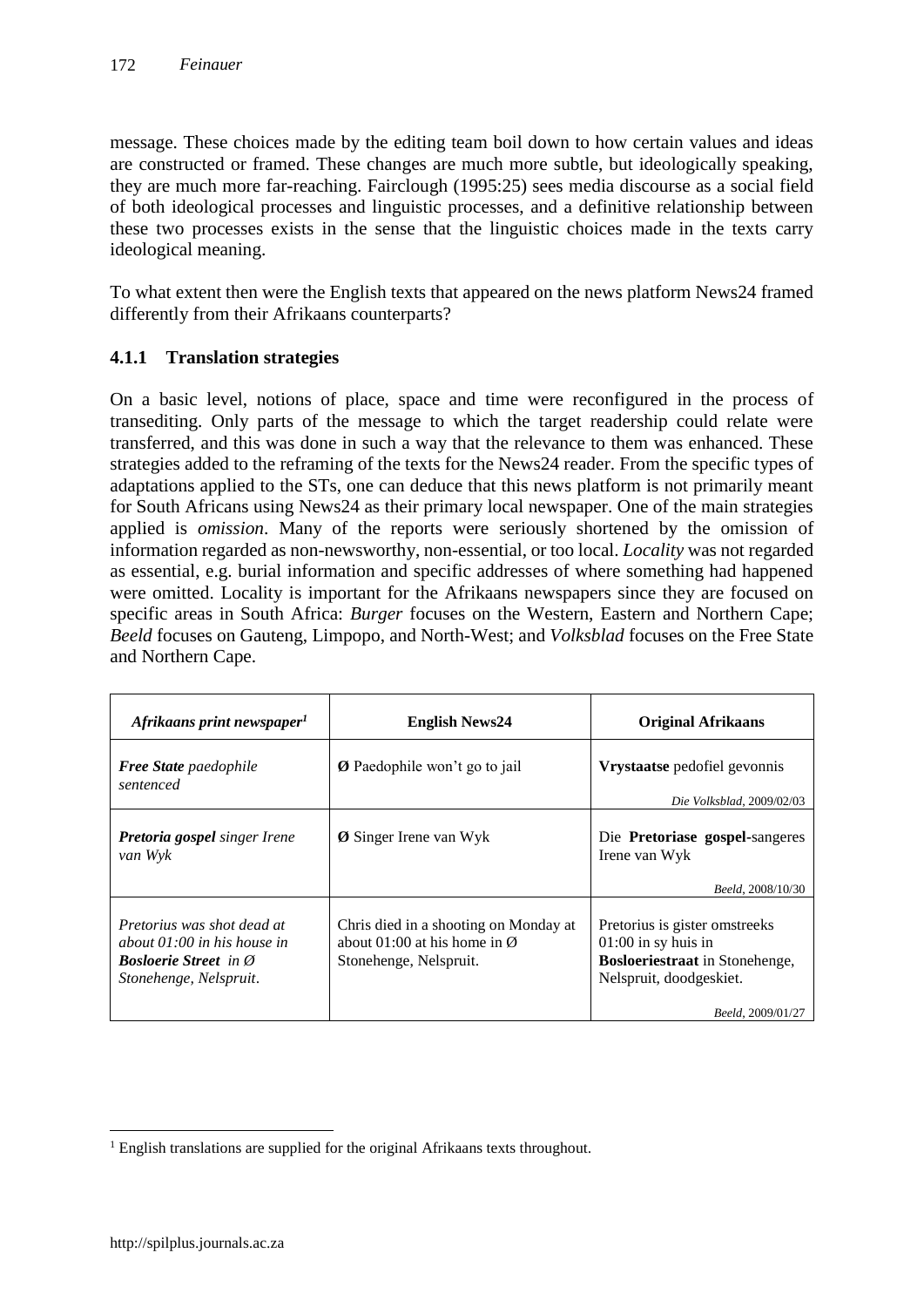| Rain wreaked havoc in<br><b>Klerksdorp</b>                                                                                                                                                      | <b>Freak storm floods <i>hospital</i></b>                                                                    | Reën saai groot verwoesting in<br>Klerksdorp                                                                                                                                                            |
|-------------------------------------------------------------------------------------------------------------------------------------------------------------------------------------------------|--------------------------------------------------------------------------------------------------------------|---------------------------------------------------------------------------------------------------------------------------------------------------------------------------------------------------------|
| It seems as though Flamwood<br>was hit the hardest.                                                                                                                                             | Ø                                                                                                            | Dit lyk veral of Flamwood die<br>hardste geslaan is.                                                                                                                                                    |
| Just after 20:00 guests were<br>evacuated from the Protea<br>Hotel in town after the ground<br>floor flooded. The AFM's<br>Oasis congregation saw to it<br>that guests could have<br>breakfast. | Just after 20:00 guests were evacuated<br>from the Protea Hotel in town after the<br>ground floor flooded. Ø | Gaste is net ná 20:00 uit die<br>Protea-hotel in die stad geneem<br>nadat die grondverdieping<br>oorstroom is. Die AGS se Oase-<br>gemeente het gisteroggend<br>gesorg dat die gaste ontbyt kan<br>eet. |
|                                                                                                                                                                                                 |                                                                                                              | Beeld, 2009/01/23                                                                                                                                                                                       |
| <b>British athlete wanders naked</b><br><i>in Potch</i>                                                                                                                                         | Brit takes nude jump for glory $\emptyset$                                                                   | Britse at eet dwaal kaal by<br><b>Potch-huis</b>                                                                                                                                                        |
|                                                                                                                                                                                                 |                                                                                                              | Beeld, 2009/01/27                                                                                                                                                                                       |

Some of the choices made during the transediting could be considered as purely linguistic, but they are not only linguistic; they also contribute to the narrative. Just by the omission of one abbreviation and by changing the active voice into passive, a narrative can be intentionally reframed to appeal to more readers. The following heading was adapted to suggest that the wellknown businessman Johan Rupert had been involved in a car crash instead of his son driving one of Rupert senior's cars:

| Afrikaans print newspaper                      | <b>English News24</b>            | <b>Original Afrikaans</b>                       |
|------------------------------------------------|----------------------------------|-------------------------------------------------|
| <b>Rupert Jr. did not write off</b><br>Ferrari | Rupert Ø Ferrari not written off | Rupert jr. het toe nié Ferrari<br>afgeskryf nie |
|                                                |                                  | Beeld, 2008/11/04                               |

From the meagre use of *explicitation* (*addition*) as a strategy, one can deduce that the intended reader is well acquainted with South Africa. Explicitation is mainly used for the names of smaller opposition political parties and acronyms, mainly abbreviated in the printed newspapers, but fully written-out on the Internet. The ANC (African National Congress), however, was kept abbreviated: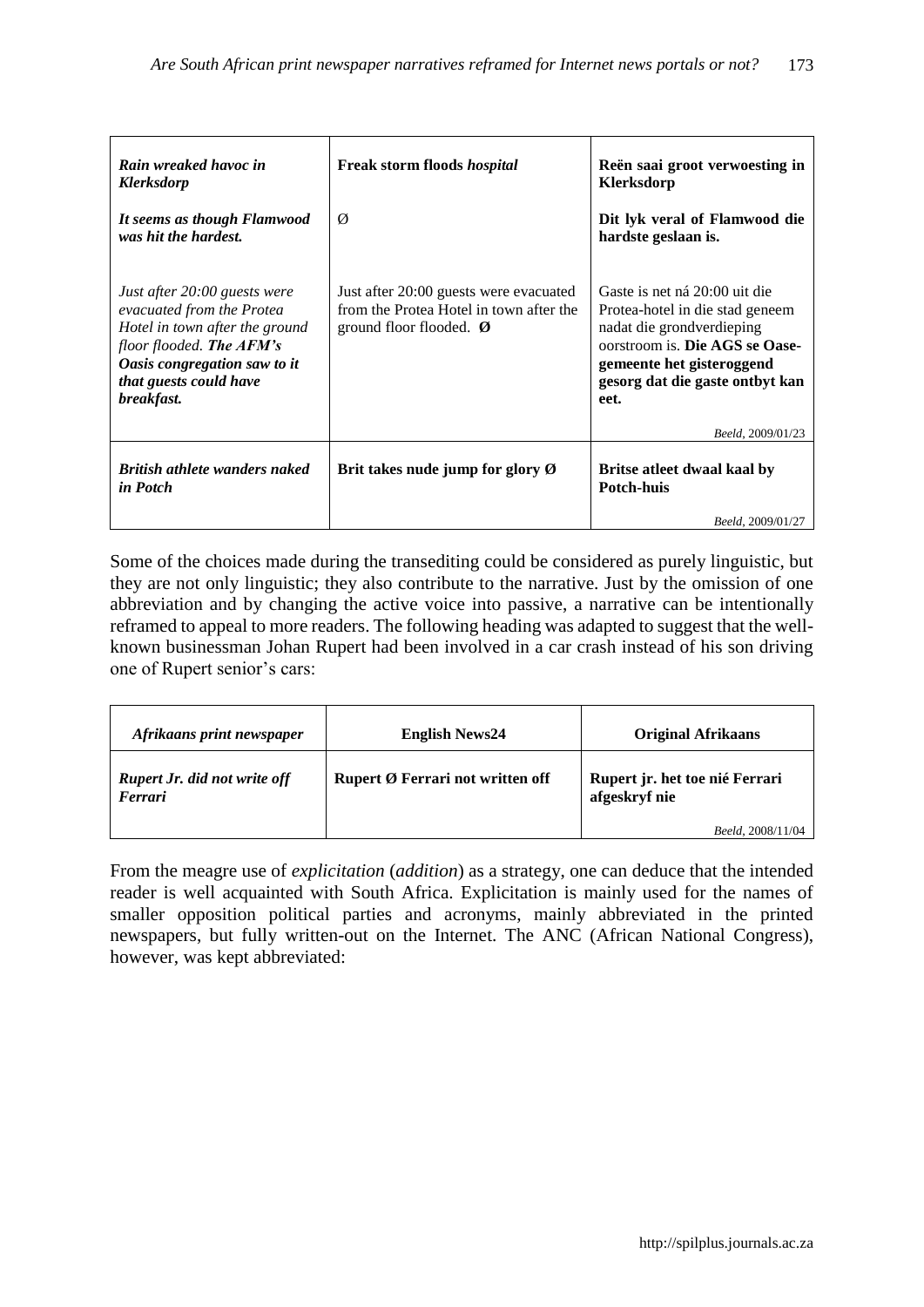| Afrikaans print newspaper                                                                                                                                                                           | <b>English News24</b>                                                                                                                                                                                                                                                | <b>Original Afrikaans</b>                                                                                                                                                                                                                                                       |
|-----------------------------------------------------------------------------------------------------------------------------------------------------------------------------------------------------|----------------------------------------------------------------------------------------------------------------------------------------------------------------------------------------------------------------------------------------------------------------------|---------------------------------------------------------------------------------------------------------------------------------------------------------------------------------------------------------------------------------------------------------------------------------|
| Ms Rose Gudhluza. <b>ID</b><br>chairperson in Gauteng<br>because he admitted to the<br>Mail and Guardian that he had<br>forged the signatures of<br>prominent people while he was<br>chief of Geda. | Rose Gudhluza, Independent<br>Democrats chairperson in Gauteng<br>because he admitted to the <i>Mail and</i><br><i>Guardian</i> that he had forged the<br>signatures of prominent people while he<br>was chief of the Gauteng Economic<br>Development Agency (Geda). | Me. Rose Gudhluza, OD-<br>voorsitter in Gauteng, het gister<br>by die Johannesburgse sentrale<br>polisiekantoor 'n klag van<br>bedrog teen Niehaus gelê omdat<br>hy aan die Mail & Guardian<br>beken het dat hy as <b>Geda</b> -hoof<br>hoëlui se handtekeninge vervals<br>het. |
|                                                                                                                                                                                                     |                                                                                                                                                                                                                                                                      | Beeld, 2009/02/16                                                                                                                                                                                                                                                               |
| Mr Ryan Coetzee, <b>DA MP</b> ,<br>said the ANC would rather<br>look after corrupt cadres than<br>eradicate the problem.                                                                            | Ryan Coetzee, Democratic Alliance<br>MP, said the ANC would rather look<br>after corrupt cadres than eradicate the<br>problem.                                                                                                                                       | Mnr. Ryan Coetzee, DA-LP, het<br>gesê die ANC sal eerder na<br>korrupte kaders omsien as om<br>dié probleem uit te roei.                                                                                                                                                        |
|                                                                                                                                                                                                     |                                                                                                                                                                                                                                                                      | Beeld, 2009/02/16                                                                                                                                                                                                                                                               |

In only one case did the editor think the Internet reader might not be as well informed as the reader in South Africa, and *Afrikaans singer* was added to the name of Steve Hofmeyr. The identities of other well-known Afrikaans singers, preachers and ex-sportspeople, however, are not explained (e.g. Kurt Darren, Angus Buchan and Joost van der Westhuizen).

In some instances, extra information that might interest the English reader was added:

| Afrikaans print newspaper                                                                 | <b>English News24</b>                                                                                | <b>Original Afrikaans</b>                                                                                                         |
|-------------------------------------------------------------------------------------------|------------------------------------------------------------------------------------------------------|-----------------------------------------------------------------------------------------------------------------------------------|
| when he threw a cup of tea<br>in the face of Esmaré<br>Weideman, editor of<br>Huisgenoot. | when he threw a cup of tea in the<br>face of Esmaré Weideman, editor of<br>Huisgenoot, YOU and Drum. | waarin hy 'n koppie tee in die<br>gesig van me. Esmaré<br>Weideman, redakteur van<br>Huisgenoot, gegooi het.<br>Beeld, 2008/12/22 |

Here the English magazines were added to the Afrikaans title, which is the only one that appears in the Afrikaans ST.

The main reason I believe that target readers are primarily South African is that cultural words and phrases are mostly kept in Afrikaans and transferred without any explicitation. This would indeed seem very foreign to a non-South African reader, and even to a reader with very little knowledge of Afrikaans: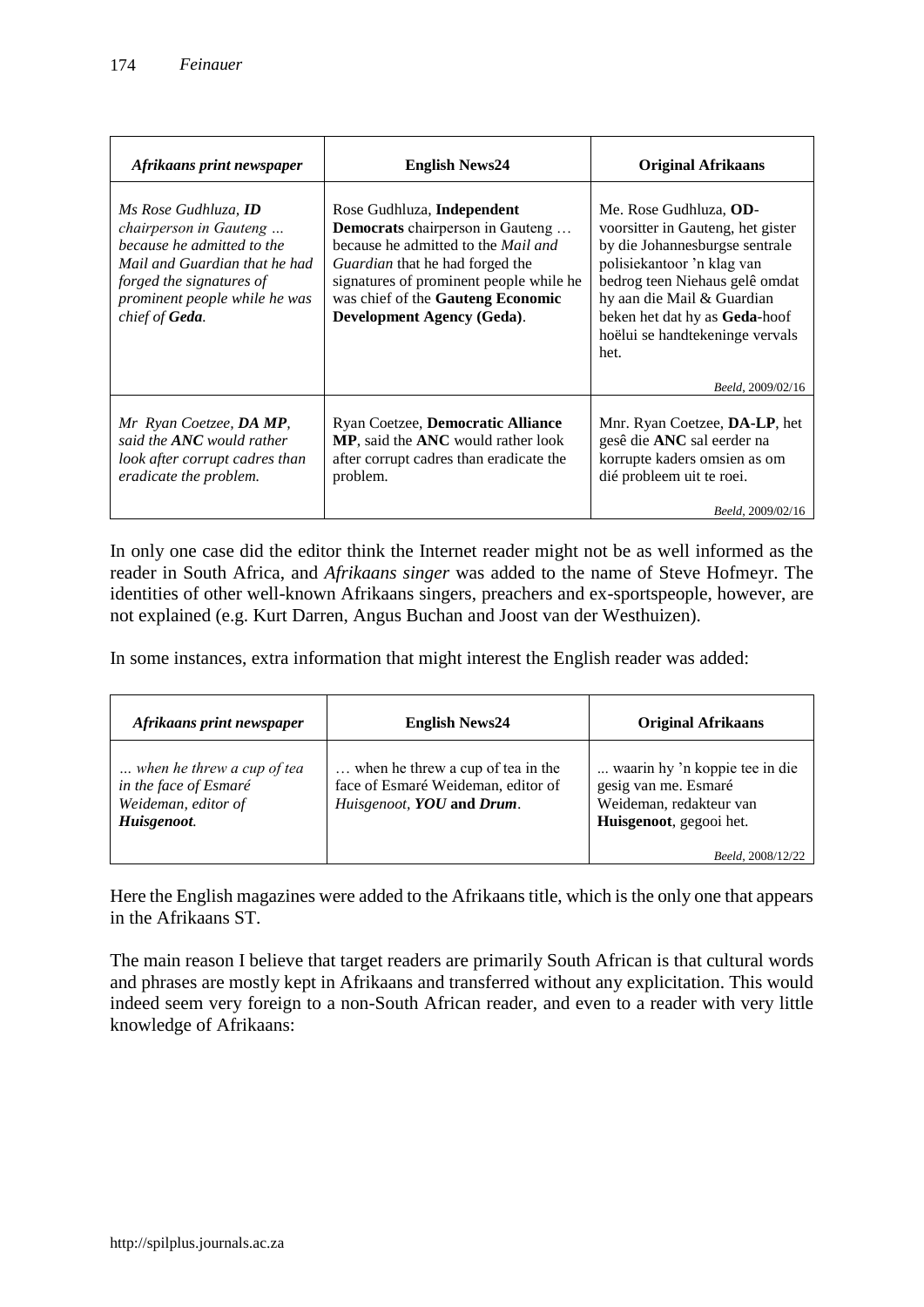'Fear of *swart gevaar* drove Nel' (Heading)

(*swart gevaar* means "black danger")

… Nel could not handle his fear of the **"swart gevaar".** 

… this fear of black people had changed into hatred of the **"swart gevaar".**

The Garsfontein High School support team, which includes a psychologist, also called two *dominees* to the school to assist with counselling.

(*dominees* means "ministers/reverends")

He ran to *Chris's* bedroom where he and his wife Karenita, 38, were sleeping. "*Oom* Chris jumped up and ran past me. As he went through the door, shots rang out."

(This story was told by a nephew of Chris. The foreign *oom* ('uncle') was not kept as a description of family relationship but rather as a respectful form of address used by Afrikaans-speakers to address older men.)

In one instance, a word borrowed from isiZulu was also transferred:

Because of the illegal occupation, the people had never before complained about the lack of facilities. This was raised by the community at an *imbizo* on Wednesday.

(An *imbizo* is a meeting, usually called together by a traditional leader. It is nowadays used as a general term for meetings where the community is involved.)

Only once was a transferral from Afrikaans explained. The reason for this might be that the news concerned FW de Klerk, in whom a larger number of international readers would be interested. *Slapgat* was explained by *spineless person*, but *slapgat* is much more offensive than *spineless person*. It literally translates into "lame arse".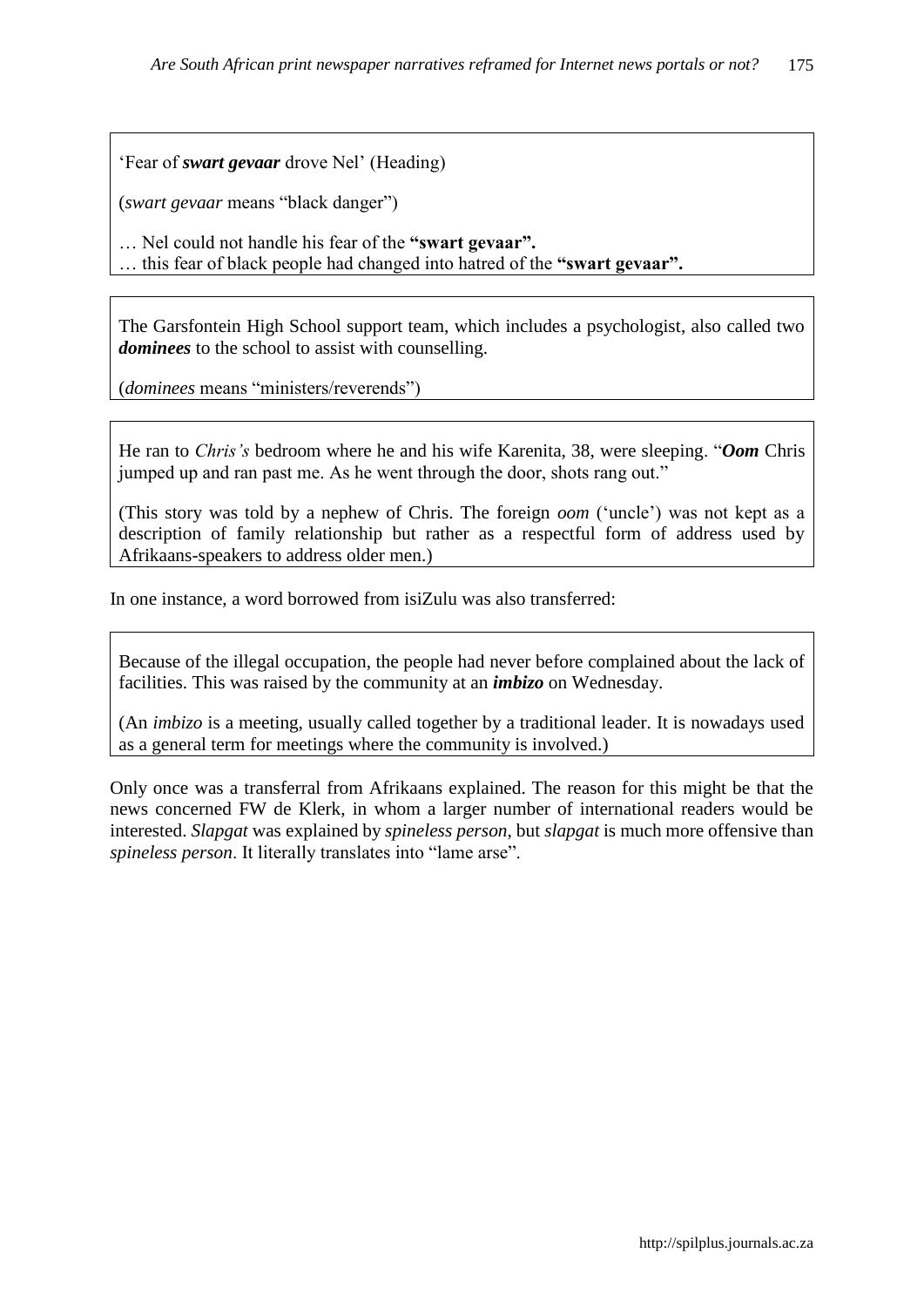| Afrikaans print newspaper        | <b>English News24</b>                 | <b>Original Afrikaans</b>          |
|----------------------------------|---------------------------------------|------------------------------------|
| Pik's son calls FW a slapgat     | Pik's son slams 'slapgat' FW          | Pik se seun noem FW 'n 'slapgat'   |
| One of former minister Pik       | One of former minister Pik Botha's    | 'n Seun van oudmin. Pik Botha het  |
| Botha's sons has called F.W. de  | sons has called FW de Klerk a         | oudpres. F.W. de Klerk 'n          |
| Klerk a "slapgat" because he     | "slapgat" (spineless person) because  | "slapgat" genoem omdat hy uit      |
| walked out of the Government     | he <b>abandoned</b> the Government of | die regering van nasionale eenheid |
| of National Unity (GNU).         | National Unity (GNU).                 | gestap het.                        |
| Botha said he used to have lots  | Botha said he used to have a lot of   | Hy het baie respek vir De Klerk    |
| of respect for De Klerk, but not | respect for De Klerk, but that was no | gehad, maar nie meer nie en het na |
| anymore, referring to his (De    | longer the case because of his (De    | sy (De Klerk se) "slapgatgeit"     |
| Klerk's) "slapgat" behaviour     | Klerk's) "slapgat" behaviour          | verwys wat hy openbaar het deur    |
| which he showed by walking       | in                                    | uit die RNE te stap.               |
| <b><i>out of the GNU.</i></b>    | abandoning the GNU.                   | <i>Burger</i> , 2009/01/30         |

Right from the heading, this report is reframed so that the negativity against De Klerk seems harsher than in the Afrikaans report. The Afrikaans heading translates to 'Pik's son calls FW a '*slapgat*'', whereas the English heading describes FW as being *slapgat*. Where the Afrikaans report states twice that De Klerk 'walked out' of the Government of National Unity, the English report states twice that De Klerk 'abandoned' the Government of National Unity.

## **4.1.2 Ideological reframing**

The example above illustrates how the choice of lexical elements can lead to a more ideological influence on the reader, in this case a more negative perception of former president FW de Klerk. This shows that, on a deeper level, textual material can be selectively appropriated or manipulated by omissions, additions, accentuations or enhancements of particular aspects of a narrative encoded in the ST as part of the larger narrative(s) in which it is embedded (Baker 2006:114). The reports published in English in News24 were rechanneled according to an ideological agenda which seems less apparent in the Afrikaans STs. Compared to the Afrikaans newspapers, in News24 a much more negative image of post-1994 South Africa is portrayed. This concerns issues of crime, politics and racial issues which were intensified during the transediting process. This constructed reality is maintained throughout and is reinforced by the omission, distortion or misrepresentation of facts where necessary. The adaptations serve to confirm and reinforce News24's seemingly pre-established discourse, namely the intensification of crime, racial issues and the political situation regarding the ANC government.

In some articles, only the headings are adapted to intensify the horror of the various crimes.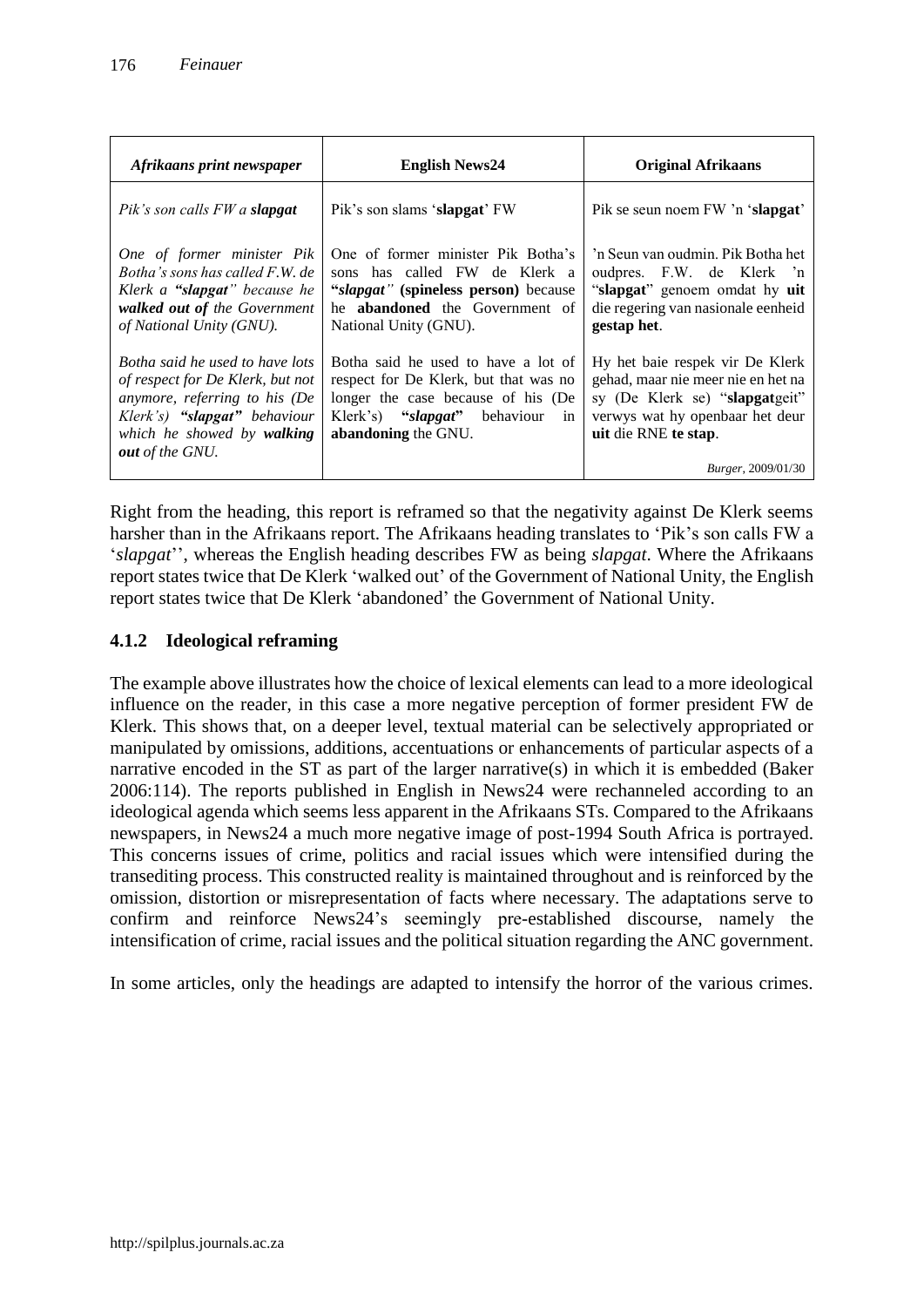## **4.1.3 Crime**

| Afrikaans print newspaper                          | <b>English News24</b>         | <b>Original Afrikaans</b>                 |
|----------------------------------------------------|-------------------------------|-------------------------------------------|
| Farmer dies when he tried to<br>stop three robbers | Robbers shoot feisty farmer   | Boer sterf toe hy drie rowers wou<br>keer |
|                                                    |                               | Beeld, 2008/11/03                         |
| Kidnapping nightmare                               | 3 women survive horror attack | Ontvoer-nagmerrie                         |
|                                                    |                               | Beeld, 2009/02/18                         |

In others, the heading as well as the introductory sentence are adapted by adding information:

| Afrikaans print newspaper                                                       | <b>English News24</b>                                                                                                                                                          | <b>Original Afrikaans</b>                                            |
|---------------------------------------------------------------------------------|--------------------------------------------------------------------------------------------------------------------------------------------------------------------------------|----------------------------------------------------------------------|
| Man who lost arm under<br><i>train under train thinks</i><br>robbers pushed him | Man pushed from train, loses arm                                                                                                                                               | Man wat arm onder trein<br>verloor dink rowers het hom<br>uitgestamp |
| I must be dreaming, maybe it's<br>only a nightmare                              | A man who was pushed out of a train<br>and lost his arm, says he lay on the<br>platform at Benoni station thinking<br>that he must be dreaming, or maybe it<br>was a nightmare | Ek droom seker, dis dalk net 'n<br>nagmerrie.<br>Beeld, 2009/01/21   |

In some others, this is achieved by reordering information and changing the passive voice into the active voice to intensify the horror of the event: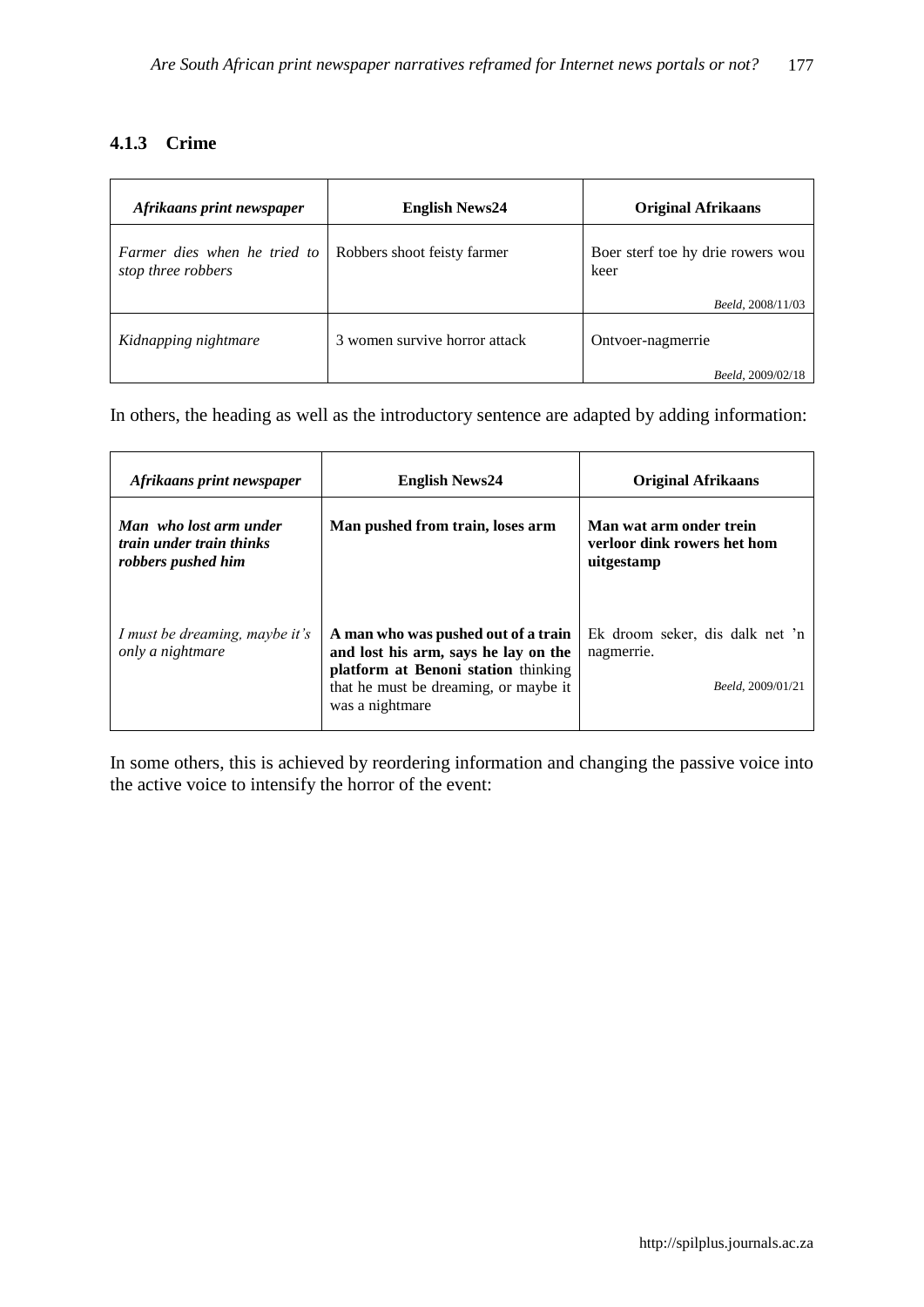| Afrikaans print newspaper                                                                                                                                                                                                                                                                                                                                                                                     | <b>English News24</b>                                                                                                                                                                                                                                                                                                                                              | <b>Original Afrikaans</b>                                                                                                                                                                                                                                                                                                                                                                                                                                                                                                                        |
|---------------------------------------------------------------------------------------------------------------------------------------------------------------------------------------------------------------------------------------------------------------------------------------------------------------------------------------------------------------------------------------------------------------|--------------------------------------------------------------------------------------------------------------------------------------------------------------------------------------------------------------------------------------------------------------------------------------------------------------------------------------------------------------------|--------------------------------------------------------------------------------------------------------------------------------------------------------------------------------------------------------------------------------------------------------------------------------------------------------------------------------------------------------------------------------------------------------------------------------------------------------------------------------------------------------------------------------------------------|
| Student is fighting for his life<br>after taxi hits and drags him                                                                                                                                                                                                                                                                                                                                             | 'Drunk' taxi driver hits student                                                                                                                                                                                                                                                                                                                                   | Student veg om sy lewe ná taxi<br>hom tref en sleep                                                                                                                                                                                                                                                                                                                                                                                                                                                                                              |
| He was so glad to be at<br>university that his whole<br>personality has changed.                                                                                                                                                                                                                                                                                                                              | Ø A taxi driver has been arrested<br>after he hit a 19-year-old on a<br>pedestrian crossing.                                                                                                                                                                                                                                                                       | Hy was so bly om op<br>universiteit te wees dat sy hele<br>persoonlikheid verander het.                                                                                                                                                                                                                                                                                                                                                                                                                                                          |
| Therefore Mr Zwaai Kruger<br>found it so difficult to believe<br>that his 19-year-old son is now<br>in intensive care in the Netcare<br>Greenacres hospital fighting<br>for his life after he was hit by a<br>taxi and dragged for nearly 30<br>$m$ .                                                                                                                                                         | Jason Kruger is fighting for his life in<br>Netcare Greenacres Hospital after the<br>taxi rammed into him while he was<br>on the crossing at Admiralty and<br>University roads on his bicycle on<br>Tuesday afternoon. The first-year BA<br>student at Nelson Mandela<br>Metropolitan University (NMMU) was<br>dragged behind the vehicle for nearly<br>30 metres. | Daarom is dit vir mnr. Zwaai<br>Kruger van Sedgefield moeilik<br>om te glo dat sy 19-jarige seun<br>nou in die waakeenheid van die<br>Netcare Greenacres-hospitaal om<br>sy lewe veg nadat hy deur 'n<br>taxi getref en byna 30 m ver<br>gesleep is.                                                                                                                                                                                                                                                                                             |
| Jason, a first-year BA student<br>from NMMU who matriculated<br>last year from Knysna High,<br>was seriously injured when he<br>was hit by a taxi on Tuesday.<br>He was crossing Admiralty and<br>University roads on his bicycle<br>at a pedestrian crossing<br>around 17:00 when he was hit<br>by the taxi. The taxi driver,<br>apparently under the<br>influence of alcohol, was<br>arrested on the scene. | The taxi driver, who was presumably<br>intoxicated, was arrested on the scene.                                                                                                                                                                                                                                                                                     | Jason, 'n BA-eerstejaarstudent<br>aan die Nelson Mandela<br>Metropolitaanse Universiteit<br>(NMMU) wat verlede jaar aan die<br>Hoërskool Knysna gematrikuleer<br>het, is ernstig beseer toe hy<br>Dinsdag deur 'n taxi getref is.<br>Hy het die voetoorgang by die<br>kruising van Admiraliteits- en<br>Universiteitsweg omstreeks 17:00<br>op sy fiets oorgesteek toe die taxi<br>hom getref het. Die<br>taxibestuurder, wat<br>vermoedelik onder die invloed<br>van alkohol was, is op die toneel<br>in hegtenis geneem.<br>Burger, 2009/02/26 |

In other articles, the lexical items chosen throughout the target article add to the terror described in the ST: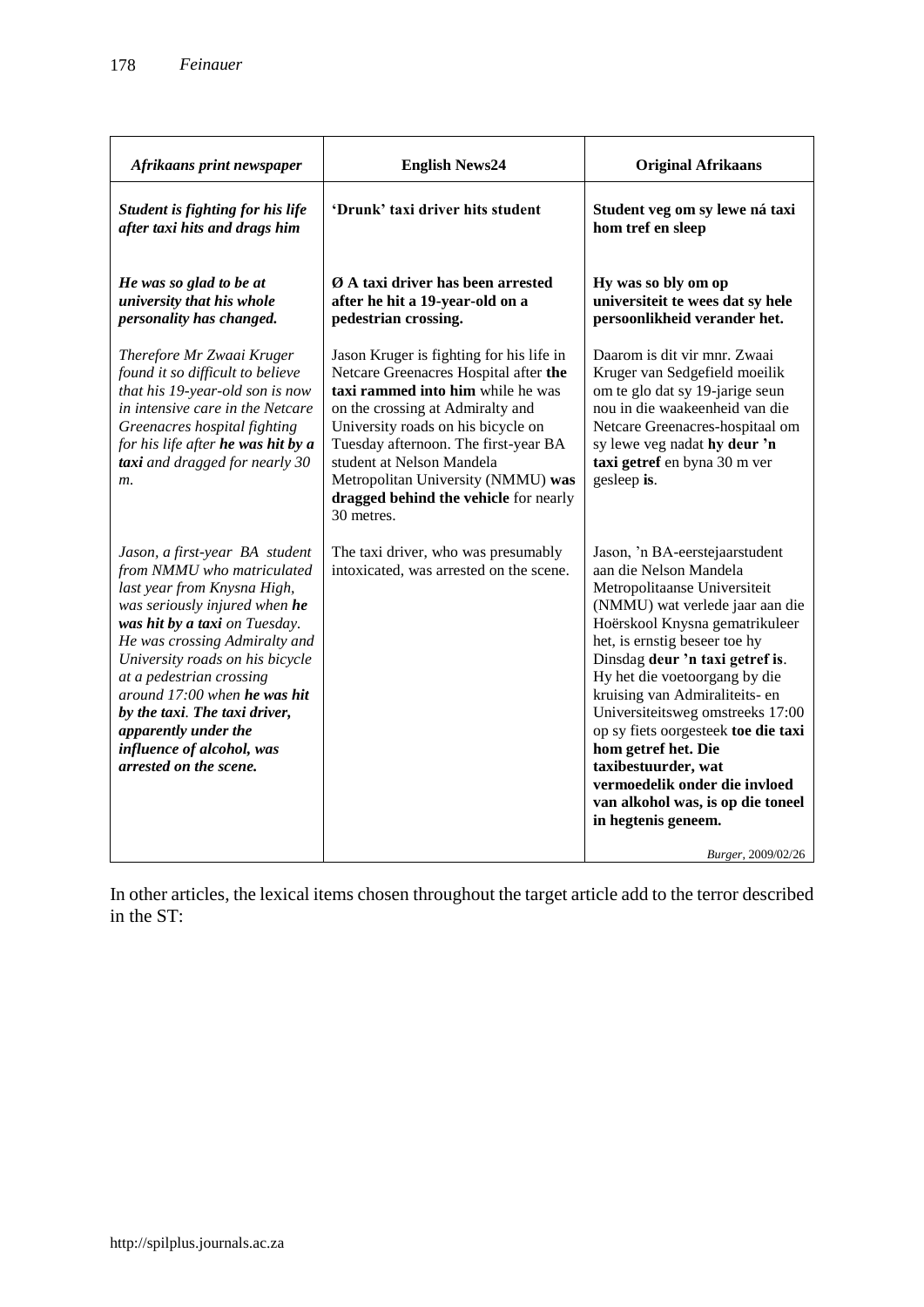| Afrikaans print newspaper                                                                                                                                                                                                                                                                                                   | <b>English News24</b>                                                                                                                                                                                 | <b>Original Afrikaans</b>                                                                                                                                                                                                                                                                              |
|-----------------------------------------------------------------------------------------------------------------------------------------------------------------------------------------------------------------------------------------------------------------------------------------------------------------------------|-------------------------------------------------------------------------------------------------------------------------------------------------------------------------------------------------------|--------------------------------------------------------------------------------------------------------------------------------------------------------------------------------------------------------------------------------------------------------------------------------------------------------|
| <b>Elderly person handled roughly</b><br>when ring did not come off                                                                                                                                                                                                                                                         | Robbers try bite ring off finger                                                                                                                                                                      | Bejaarde getakel toe ring nie<br>afkom                                                                                                                                                                                                                                                                 |
| Ms Sheila Huart and her best<br>friend ms Petra Baxter (62) were<br>held up by two armed men in<br>their security complex in<br>Ontdekkerspark on the West-<br>Rand.                                                                                                                                                        | Sheila Huart and her best friend Petra<br>Baxter (62) were attacked by two<br>armed robbers in their townhouse<br>complex.                                                                            | Me. Sheila Huart en haar beste<br>vriendin, me. Petra Baxter (62),<br>is in hul veiligheids kompleks in<br>Ontdekkerspark aan die Wes-<br>Rand deur twee gewapende<br>mans oorval.                                                                                                                     |
| My mother's face was nearly<br>destroyed.                                                                                                                                                                                                                                                                                   | My mother's face was nearly beaten<br>to a pulp.                                                                                                                                                      | My ma se gesig is byna<br>vernietig.                                                                                                                                                                                                                                                                   |
|                                                                                                                                                                                                                                                                                                                             |                                                                                                                                                                                                       | Beeld, 2009/02/01                                                                                                                                                                                                                                                                                      |
| Alleged sex network uncovered                                                                                                                                                                                                                                                                                               | Child sex network uncovered                                                                                                                                                                           | <b>Beweerde seksnetwerk in VS</b><br>oopgevlek                                                                                                                                                                                                                                                         |
| An alleged sex network of child-<br>molesting, pornography and<br>possibly also rape of which<br>many small children apparently<br>were victims has been uncovered<br>in this town.                                                                                                                                         | An alleged sex network involving<br>pornography, the sexual abuse of<br>children and the possible rape of<br>many small children has been<br>uncovered in this Free State town.                       | 'n Beweerde seksnetwerk van<br>kindermolestering,<br>pornografie en moontlik ook<br>verkragting waarin talle klein<br>kinders glo die slagoffers was,<br>is op dié dorp oopgevlek.                                                                                                                     |
| The police have confiscated<br>computers and four cell phones<br>that were allegedly used to<br>widely distribute pornography,<br>as well as other pornographic<br>material such as videos and<br>DVDs. It is not yet known<br>whether some of this was child<br>pornography and it was sent<br>away for forensic analysis. | The police have confiscated computers<br>and four cell phones that were $\emptyset$ used<br>to widely distribute pornography, as<br>well as other pornographic material<br>such as videos and DVDs. Ø | Die polisie het op rekenaars en<br>vier selfone waarmee<br>pornografie glo wyd<br>rondgestuur is, sowel as ander<br>pornografiese materiaal soos<br>video's en DVD's beslag gelê.<br>Dit is nog nie bekend of<br>daarvan kinderpornografie is<br>nie en dit is vir forensiese<br>ontleding weggestuur. |
|                                                                                                                                                                                                                                                                                                                             |                                                                                                                                                                                                       | Volksblad, 2008/11/14                                                                                                                                                                                                                                                                                  |

In most of the Internet articles, subheadings were added to help steer the reader more quickly through the article or to guide the reader to a specific paragraph. These subheadings were chosen in such a way as to summarize the contents of the article. In doing so, the horror of the events is perceived as even more shocking, since there are no added modalities or other modifying mechanisms.

| Taxi hoots, drives over schoolgirl |
|------------------------------------|
| 'He hit her full-on'               |
| A last hug                         |
| Taxi driver not arrested yet       |

The following two instances were the only cases in which the horror of two murders were tempered in the News24 articles when compared to the Afrikaans STs.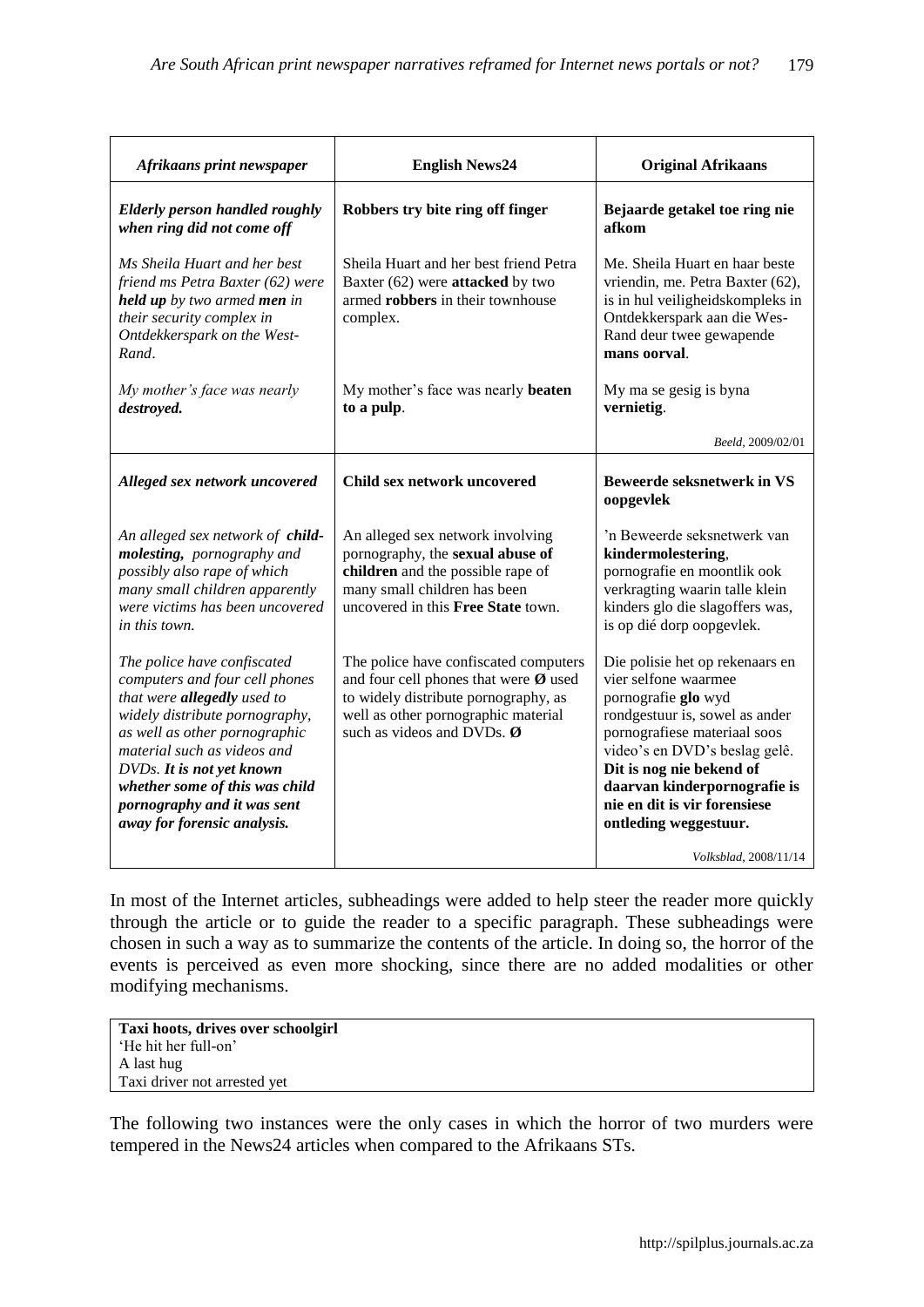In one article, only the heading was adapted:

| Afrikaans print newspaper          | <b>English News24</b>   | <b>Original Afrikaans</b> |
|------------------------------------|-------------------------|---------------------------|
| Murdered when he wanted to<br>help | 'Help, I've been shot!' | Vermoor toe hy wil help   |
|                                    |                         | Beeld, 2009/01/19         |

In the second article, both the heading and introductory sentences were adapted by reordering the information in the source article:

| Afrikaans print newspaper                                                                                                                                                                                                                                                                                     | <b>English News24</b>                                                                                                                                                                 | <b>Original Afrikaans</b>                                                                                                                                                                                                                                                                                                                             |
|---------------------------------------------------------------------------------------------------------------------------------------------------------------------------------------------------------------------------------------------------------------------------------------------------------------|---------------------------------------------------------------------------------------------------------------------------------------------------------------------------------------|-------------------------------------------------------------------------------------------------------------------------------------------------------------------------------------------------------------------------------------------------------------------------------------------------------------------------------------------------------|
| N14 murder: woman wants to<br><i>leave country</i>                                                                                                                                                                                                                                                            | 'I held his hand for 45 minutes'                                                                                                                                                      | N14-moord: yrou wil landuit                                                                                                                                                                                                                                                                                                                           |
| 'I am angry, very angry.' After<br>the cold-blooded murder of Mr<br>Dieter Fürrutter (65) of<br>Roodepoort, his wife Rosie (50),<br>is very seriously considering<br>leaving the country, although<br>she calls it her home. The<br>murder was the worst of a<br>series of crimes her family had<br>suffered. | A man has told how he held his<br>friend's hand for 45 minutes while<br>waiting for the police to arrive, after<br>the friend was shot while helping him<br>with his broken down car. | 'Ek is kwaad, baie kwaad."<br>Ná die koelbloedige moord<br>vandeesweek op mnr. Dieter<br>Fürrutter (65) van Roodepoort<br>oorweeg sy vrou, Rosie (50), dit<br>nou baje sterk om die land te<br>verlaat, al noem sy dit haar huis.<br>Dié moord was die ergste van 'n<br>reeks misdade waaronder haar<br>gesin al deurgeloop het.<br>Beeld, 2009/01/22 |

## **4.1.4 Politics**

In Afrikaans newspapers, very offensive obscenities are never written out in full, whereas News24's policy is to write them out. Just by this strategy, the negative impact of the contents can be heightened. Compare the following two incidents involving people from various races where the racial issues were intensified in News24. The first article was about a young white male who went on a rampage shooting black people in an informal settlement. News24 also added information not found in the Afrikaans report.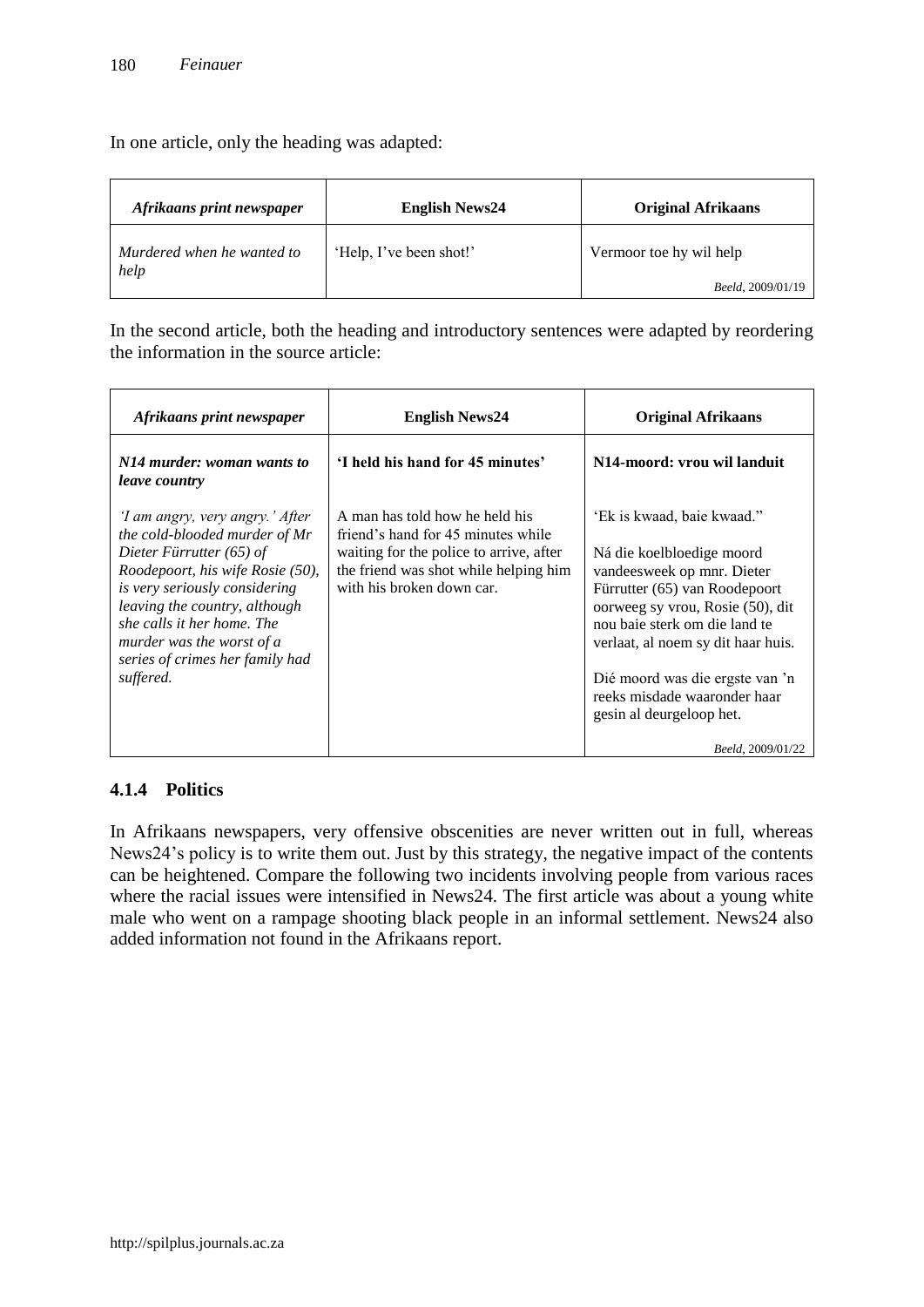| Afrikaans print newspaper                                                              | <b>English News24</b>                                                                                                                                                                                                                                                         | <b>Original Afrikaans</b>                                                                       |
|----------------------------------------------------------------------------------------|-------------------------------------------------------------------------------------------------------------------------------------------------------------------------------------------------------------------------------------------------------------------------------|-------------------------------------------------------------------------------------------------|
| "Come out, you bloody"<br>$k^{***}$ rs. I want to kill you<br>today, you black arses." | "Come out, you bloody <b>kaffirs</b> . I want<br>to kill you today, you black bastards."                                                                                                                                                                                      | "Kom uit, julle bleddie k****rs.<br>Ek wil julle vandag doodmaak,<br>julle swart gatte."        |
| Maema said Nel stopped<br>shooting because he ran out of<br>ammunition.                | Maema said Nel stopped shooting<br>because he ran out of ammunition.<br>According to the charge sheet Nel<br>had fired at least 125 rounds. When<br>he ran out of ammunition, he went to<br>farmers in the area and asked for<br>more ammunition. They refused to<br>help him | Volgens Maema het Nel<br>opgehou skiet omdat sy<br>ammunisie opgeraak het.<br>Beeld, 2008/11/20 |

The actions of the notorious VIP-protection units of ANC political leaders, usually consisting of black policemen, were intensified by the use of *terror* in the heading as well as the writingout of the obscenities:

| Afrikaans print newspaper                                                | <b>English News24</b>                                                                  | <b>Original Afrikaans</b>                                                                                 |
|--------------------------------------------------------------------------|----------------------------------------------------------------------------------------|-----------------------------------------------------------------------------------------------------------|
| When I say $***$ out of the<br>road, you have to *** out of<br>the road! | Blue light terror for motorist                                                         | 'As ek sê *** uit die pad moet jy<br>uit die pad ***!'                                                    |
| When I say $***$ out of the road,<br>you have to *** out of the<br>road! | "When I say <b>fuck off</b> out of the road,<br>you have to fuck off out of the road!" | "Wanneer ek sê f <sup>**</sup> uit die pad,<br>moet jy uit die pad f <sup>**!"</sup><br>Beeld, 2009/02/26 |

An article that mostly focuses on the various opposition parties was translated fairly close to the ST, but when a referral to the ANC's power was made, much more negative words were used in the News24 version:

| Afrikaans print newspaper                                                                                                                                          | <b>English News24</b>                                                                                                                             | <b>Original Afrikaans</b>                                                                                                                                                        |
|--------------------------------------------------------------------------------------------------------------------------------------------------------------------|---------------------------------------------------------------------------------------------------------------------------------------------------|----------------------------------------------------------------------------------------------------------------------------------------------------------------------------------|
| According to him people<br>should vote for Cope because<br>it was the only party since the<br>democratic transition that can<br>take away the power of the<br>ANC. | He said people should vote for Cope<br>because it was the only party since the<br>democratic transition that can break<br>the ANC's stranglehold. | Volgens hom moet mense vir<br>Cope stem omdat dit die enigste<br>party sedert die demokratiese<br>oorgang is wat die mag by die<br>ANC kan afneem.<br><i>Burger</i> , 2009/02/02 |

Carl Niehaus, former ambassador to the Netherlands and spokesperson for the ANC, was accused of stealing money, forging signatures of other dignitaries to get more money, being unable to pay his debt, and littering his CV with "lies and misrepresentations". During the apartheid regime, Niehaus and his former wife had been jailed for their political actions as members of the ANC. Under ANC rule he was taken up into the party "cadres", divorced his former wife and was married twice to black women, living a life of luxury. The newspapers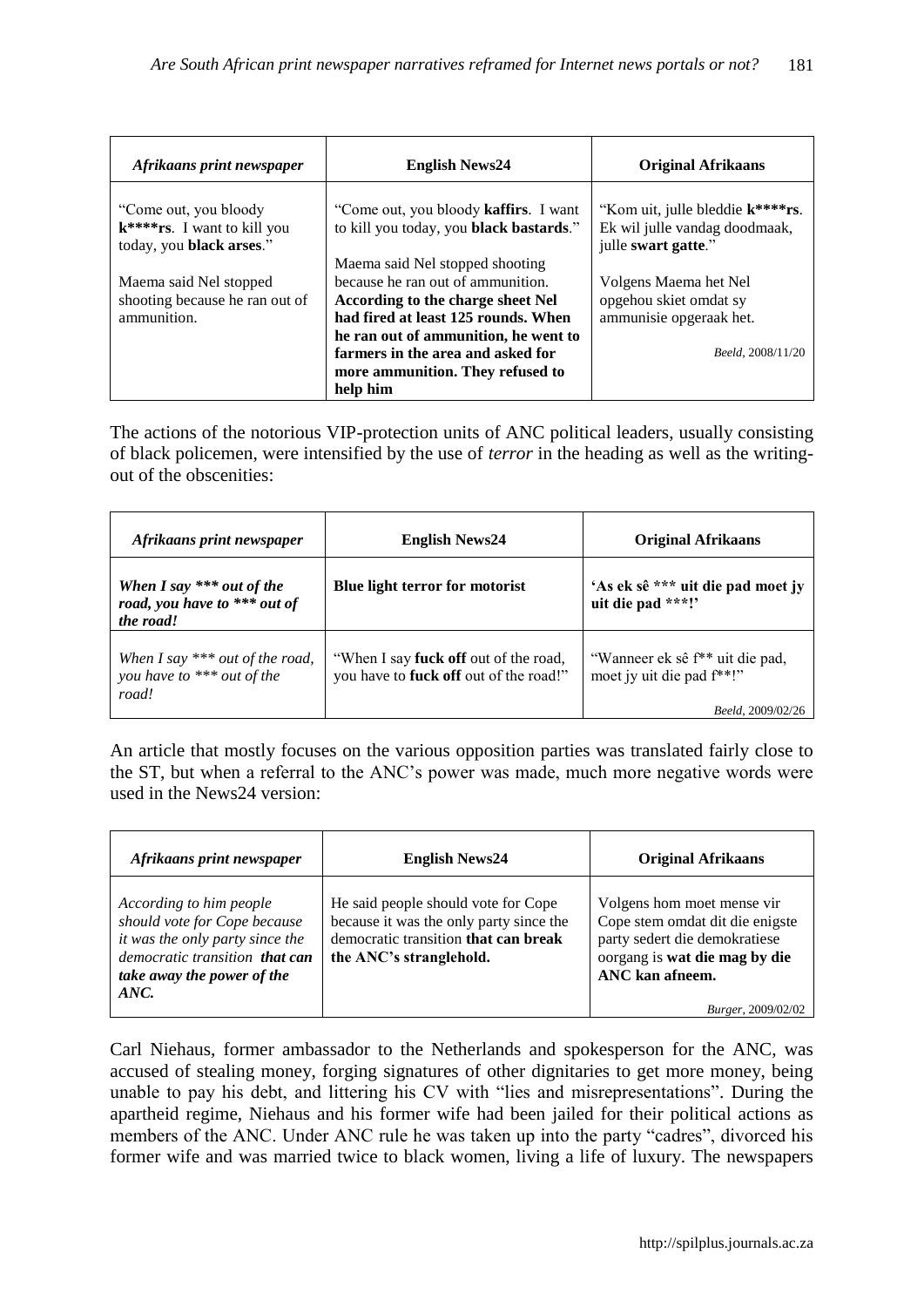lapped up the fall of Niehaus, but once again, his shame and demise are greatly intensified in the reworked articles in News24. After the heading, there are four short paragraphs in the ST regarding his resignation as spokesperson for the ANC, his redeployment to a new job in the ANC, and the ANC's lack of awareness of everything being revealed in the press and by Niehaus himself. All of this is omitted in the TT, and the News24 article starts with the next sentence in the ST:

| Afrikaans print newspaper                          | <b>English News24</b>                                                                                                                                                                                                    | <b>Original Afrikaans</b>                                                                                                                                                      |
|----------------------------------------------------|--------------------------------------------------------------------------------------------------------------------------------------------------------------------------------------------------------------------------|--------------------------------------------------------------------------------------------------------------------------------------------------------------------------------|
| <b>Carl Niehaus resigns</b>                        | <b>More Niehaus lies revealed</b>                                                                                                                                                                                        | <b>Carl Niehaus bedank</b>                                                                                                                                                     |
| Introduction                                       | Introduction omitted                                                                                                                                                                                                     | Mnr. Carl Niehaus, gewese<br>ANC-woordvoerder, het<br>gisteraand uit sy nuwe werk in<br>die ANC bedank nadat nóg van<br>sy leuens aan die lig gekom het.                       |
|                                                    |                                                                                                                                                                                                                          | Hy bly egter 'n lid van die ANC,<br>het me. Jessie Duarte, ANC-<br>woordvoerder bevestig.                                                                                      |
|                                                    |                                                                                                                                                                                                                          | Die ANC het sy bedanking<br>aanvaar. Niehaus is Vrydag uit<br>sy pos as woordvoerder na 'n<br>nuwe pos in die ANC geskuif.                                                     |
|                                                    |                                                                                                                                                                                                                          | Me. Lindiwe Zulu, 'n ander<br>ANC-woordvoerder, het vroeër<br>gesê die ANC "was nie bewus<br>van alles wat nou deur die media<br>en Carl self op die tafel geplaas<br>is nie". |
| Another string of lies by<br>Niehaus became known. | Carl Niehaus's lies seem to know no<br>end.                                                                                                                                                                              | Nog 'n string leuens deur<br>Niehaus het gister bekend<br>geword.                                                                                                              |
| No addition                                        | Added to end of article:                                                                                                                                                                                                 | Beeld, 2009/02/17                                                                                                                                                              |
|                                                    | On Tuesday The Star reported that<br>Cheryl Clur, owner of the Let's Travel<br>travel agency in East London, said that<br>Niehaus had defrauded her by<br>convincing her to organise him a free<br>holiday in Mauritius. |                                                                                                                                                                                |
|                                                    | He told her he had leukaemia and that<br>he needed to recover after receiving<br>chemotherapy. She lost R90 000.<br>At the time of publication, Niehaus's<br>CV was still available on LitNet.                           |                                                                                                                                                                                |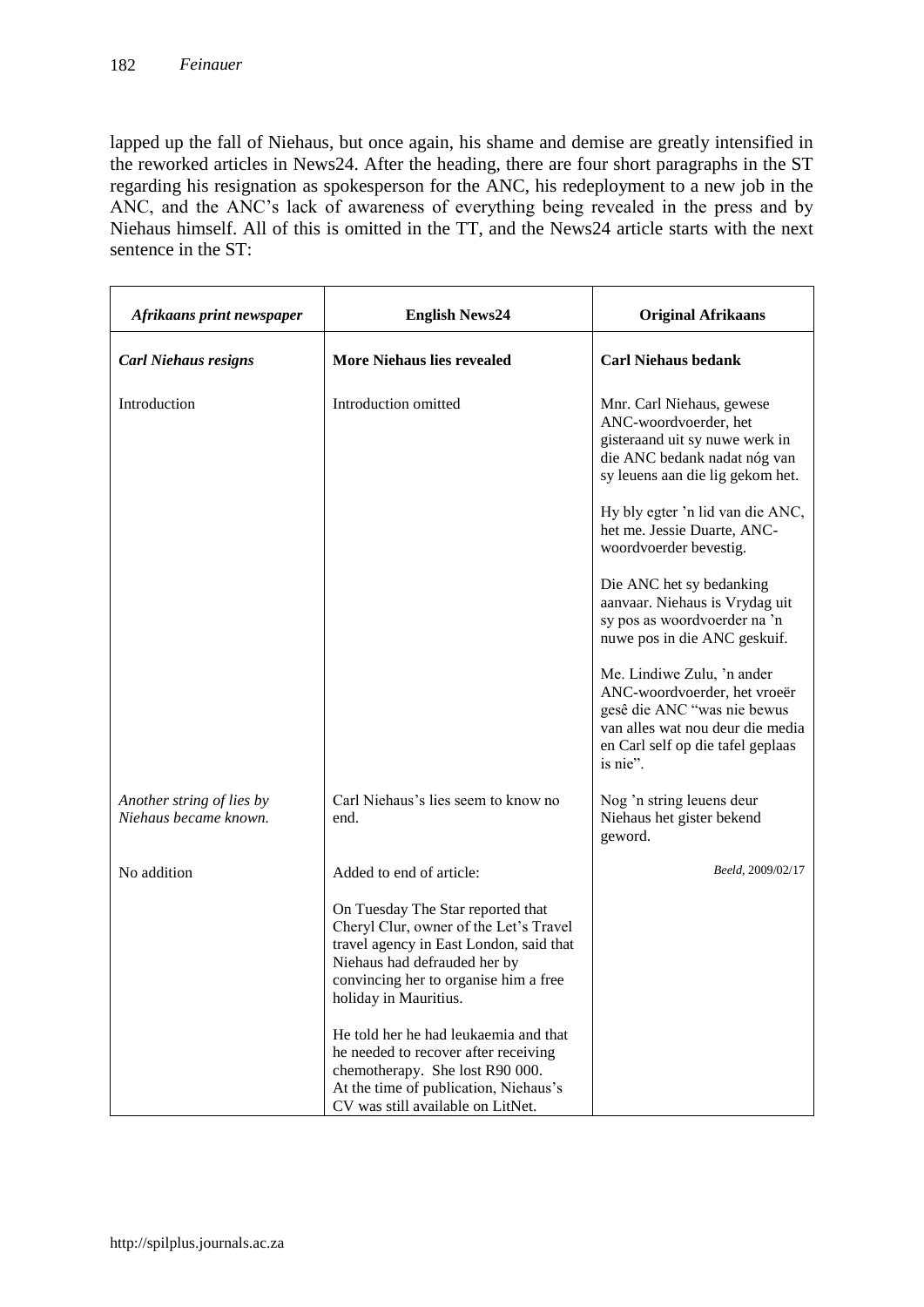Another article on Niehaus also carries a much more negative heading on the Internet. In this same article, the ANC is repudiated for not taking stronger steps against Niehaus. In the Afrikaans text, the utterance is softened by using the passive voice, whereas the English active version seems much more factual:

| Afrikaans print newspaper                                                                                                                                                                                                                       | <b>English News24</b>                                                                                                                                                                                                                   | <b>Original Afrikaans</b>                                                                                                                                                                                                                                                    |
|-------------------------------------------------------------------------------------------------------------------------------------------------------------------------------------------------------------------------------------------------|-----------------------------------------------------------------------------------------------------------------------------------------------------------------------------------------------------------------------------------------|------------------------------------------------------------------------------------------------------------------------------------------------------------------------------------------------------------------------------------------------------------------------------|
| Eviction order maybe soon for<br><b>Niehaus</b>                                                                                                                                                                                                 | Niehaus to be kicked out of home                                                                                                                                                                                                        | Uitsettingsbevel dalk gou vir<br><b>Niehaus</b>                                                                                                                                                                                                                              |
| "The party can't distinguish<br>right from wrong and it<br>becomes far too easy to excuse<br>criminal actions based on the<br>perception that ANC members<br>should be subjected to lower<br>moral standards than the rest<br>of South Africa." | "The party can't distinguish right from<br>wrong and it becomes far too easy to<br>excuse criminal actions based on the<br>perception that lower moral<br>standards are valid for ANC<br>members than for the rest of South<br>Africa." | "Die party kan nie reg van<br>verkeerd onderskei nie en dit<br>word alte maklik om misdadige<br>optrede te verskoon op grond van<br>die idee dat ANC-lede aan 'n<br>laer morele standaard<br>onderwerp moet word as die<br>res van Suid-Afrika."<br><i>Beeld.</i> 2009/02/16 |

In one article that describes South Africans' views regarding gay marriage, the strong conservative outlook apparent in the ST is minimized in the TT. Interestingly enough, however, the fact that black South Africans did not tolerate gays was strengthened in the News24 text. South Africa as a country was placed in a better light, but black people were placed in a more negative light:

| Gaywees is verkeerd, sê 80%<br>hier                                                                                                                           |
|---------------------------------------------------------------------------------------------------------------------------------------------------------------|
|                                                                                                                                                               |
| Meer as 80% van die bevolking<br>bo die ouderdom van 16 glo<br>seks tussen twee mans of twee<br>vroue is "altyd verkeerd".                                    |
| Swart mense was meer<br>onverdraagsaam as wit en bruin<br>mense, asook landelike<br>inwoners en mense met min<br>skoolopleiding.<br><i>Beeld</i> , 2008/12/09 |
|                                                                                                                                                               |

## **4.2.** *Nuus24/Netwerk24* **– English into Afrikaans**

Could this be commercial? Maybe News24 only wants to lure more readers away from their opposition, International News Online (IOL), by means of increased sensationalism, almost like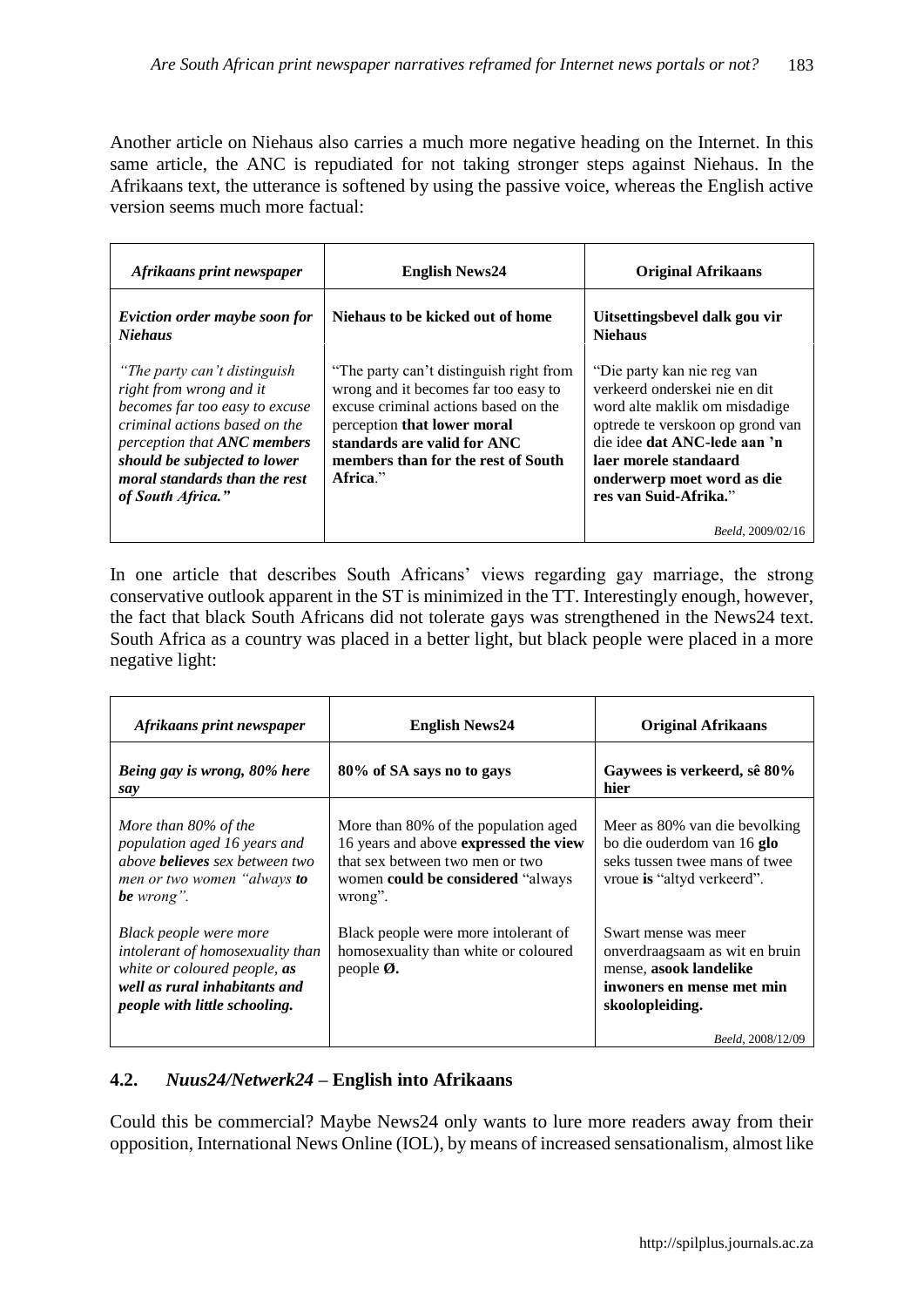the tabloid press. Baker (2006:106) states that the tabloid press in most countries tends to exaggerate sensational aspects of public narratives in a bid to improve the newspaper's circulation. The changes described above cannot all be ascribed to an ideological agenda. If this were the case, the same recreation processes would apply in the reworking of news reports in the English print media for the Afrikaans Internet platform *Nuus24/Netwerk24*. One would expect a much more negative image of post-1994 South Africa, where issues of crime, politics and racial issues are intensified during the transediting process. To investigate this, 50 ideologically-coloured news reports were chosen, with the English ST in the print media and the Afrikaans TT as it appeared on the Internet as part of the news coverage by *Nuus24/Netwerk24*.

All the English reports were substantially shortened for *Nuus24/Netwerk24*. The shortened reports consisted mainly of a paraphrase in Afrikaans of the original English print report, but with a comment to "click here for the complete report" with a link to the complete report in the Internet version of the original newspaper.

### **4.2.1 Headings**

Most of the headings were adapted. In only three cases are the Afrikaans headings a direct translation of the English, namely:

| Action expected on Zuma's bully bodyguards | Stappe kom teen Zuma se boelie-wagte       |  |
|--------------------------------------------|--------------------------------------------|--|
|                                            | Nuus24, 2010/03/18                         |  |
| <b>Zuma shows Simelane who's boss</b>      | Zuma wys Simelane wie's baas               |  |
|                                            | Nuus24, 2010/05/14                         |  |
| DA wins two of three by-elections in KZN   | DA wen twee derdes in KZN-tussenverkiesing |  |
|                                            | Nuus24, 2010/05/06                         |  |

In the following eight examples, the Afrikaans headings are more explicit and sometimes also less euphemistic than the English ones:

| <b>English print newspaper</b>     | Afrikaans Nuus24                                | <b>Original Afrikaans</b>                             |
|------------------------------------|-------------------------------------------------|-------------------------------------------------------|
| Now Shaka statue <b>must go</b>    | Shaka statue not good enough for<br>Zulu king   | Shaka-standbeeld nie goed<br>genoeg vir Zoeloe-koning |
|                                    |                                                 | Nuus24, 2010/06/02                                    |
| Thabo Mbeki's <b>Shaik-down</b>    | Mbeki advises Shaik on business<br>with the ANC | Mbeki adviseer Shaik oor<br>besigheid met die ANC     |
|                                    |                                                 | Nuus24, 2010/08/15                                    |
| Khoza's daughter <b>speaks out</b> | Khoza's daughter denies Zuma love-<br>child     | Khoza se dogter <b>ontken Zuma</b> -<br>liefdeskind   |
|                                    |                                                 | Nuus24, 2010/02/02                                    |
| Malema dares Zuma                  | Zuma worse than Mbeki – Malema                  | Zuma erger as Mbeki –<br><b>Malema</b>                |
|                                    |                                                 | Nuus24, 2010/04/12                                    |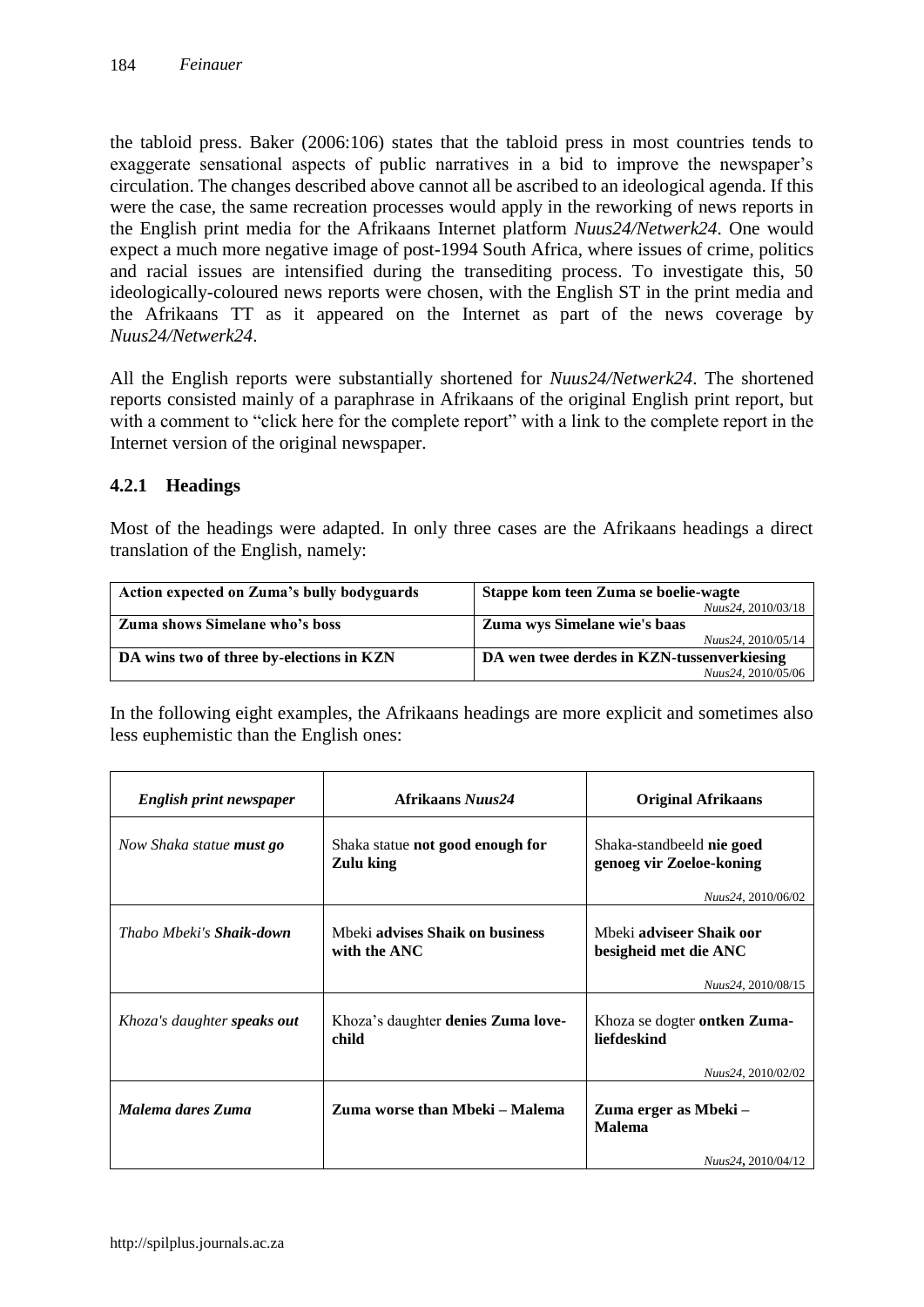| Shiceka: Hey big spender                                 | Minister apparently lies in CV                  | Minister jok glo op CV<br>Nuus 24, 2010/05/21 |
|----------------------------------------------------------|-------------------------------------------------|-----------------------------------------------|
| Pick n Pay workers to strike                             | Workers of Pick n Pay will also be on<br>strike | Werkers van Pick n Pay gaan<br>ook staak      |
|                                                          |                                                 | Nuus24, 2010/08/31                            |
| Malema's <b>assets could be</b><br><i>attached today</i> | Malema: Bailiff will not take my stuff          | Malema: Balju sal nie my goed<br>vat          |
|                                                          |                                                 | Nuus24, 2010/10/18                            |
| Journo forced to delete<br>pictures                      | Zuma security believed to attack<br>journalist  | Zuma-sekuriteit val glo<br>joernalis aan      |
|                                                          |                                                 | Nuus24, 2010/03/17                            |

As the data show, however, the Afrikaans headings are in most cases more neutral and more euphemistic; in other words, less negative towards the ANC government and its allies:

| English print newspaper                                                                           | <b>Afrikaans Nuus24</b>                                | <b>Original Afrikaans</b>                                        |
|---------------------------------------------------------------------------------------------------|--------------------------------------------------------|------------------------------------------------------------------|
| Mugabe celebrates birthday amid<br>distress                                                       | Mugabe gives party                                     | Mugabe hou partytjie                                             |
| Cop bungle may boost Jub Jub                                                                      | Police negligence can help Jub Jub                     | Nuus24, 2010-02-27<br>Polisie se nalatigheid kan<br>Jub Jub help |
|                                                                                                   |                                                        | Nuus24, 2010/05/12                                               |
| <b>Defiant</b> Vavi won't say sorry                                                               | Vavi refuses to say sorry                              | Vavi weier om jammer te sê                                       |
|                                                                                                   |                                                        | Nuus24, 2010/06/11                                               |
| Inside an ANC cover-up<br><b>The Mandela Archives: The</b><br>billionaire, the bureaucrat and the | Letter shows top ANC members<br>investigated for fraud | Briewe wys top ANC-lede<br>is vir bedrog ondersoek               |
| missing party funds                                                                               |                                                        | Nuus24, 2010/08/22                                               |
| Don't ignore <b>SA's painful history</b>                                                          | Don't ignore the past, says Motlanthe                  | Moenie die verlede<br>ignoreer, sê Motlanthe                     |
|                                                                                                   |                                                        | Nuus24, 2010/06/02                                               |
| Reporter: I was paid to pursue<br>Rasool agenda                                                   | Reporter was spin-doctor for Rasool                    | Joernalis was beeldpoetser<br>vir Rasool                         |
|                                                                                                   |                                                        | Nuus24, 2010/06/30                                               |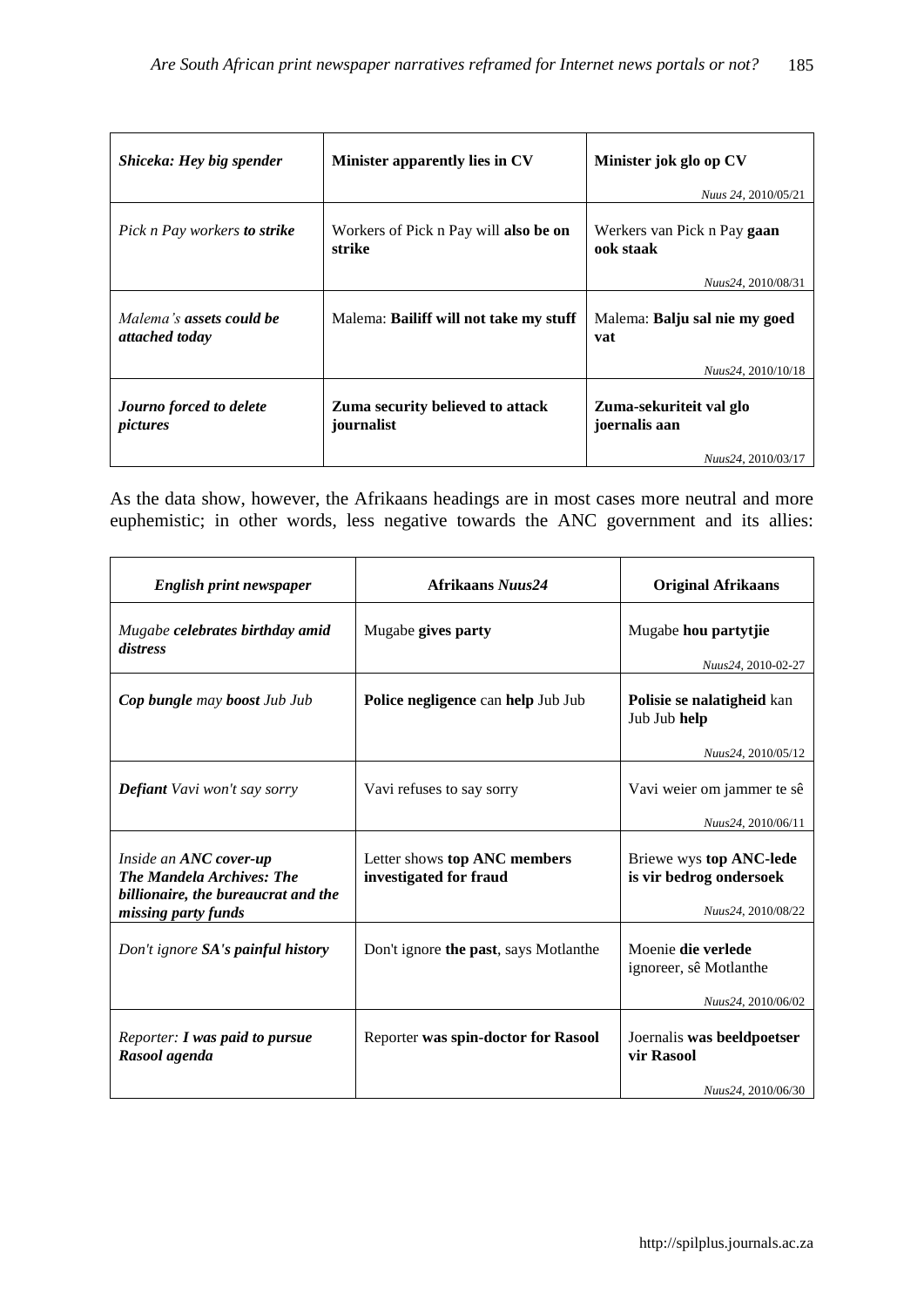| Madiba confessed to immoral life                    | Book reveals Mandela's wild years                          | <b>Boek ontbloot Mandela se</b><br>wilde jare |
|-----------------------------------------------------|------------------------------------------------------------|-----------------------------------------------|
|                                                     |                                                            | Nuus24, 2010/05/31                            |
| <b>Outcry</b> about R5m soccer tickets              | <b>Government buys World Cup tickets</b><br>for R5 million | Regering koop R5 miljoen<br>se WB-kaartjies   |
|                                                     |                                                            | Nuus24, 2010/06/03                            |
| Top Hawks officer accused of racial<br>slur         | Top Hawk in racial uproar                                  | Top-Valk in rasseherrie<br>gedompel           |
|                                                     |                                                            | Nuus24, 2010/05/13                            |
| MaNtuli pays for cheating on Zuma                   | Zuma wife apparently punished<br>earlier                   | Zuma-vrou glo vroeër<br>gestraf               |
|                                                     |                                                            | Nuus24, 2010/06/04                            |
| <b>Gauteng's head of prisons guilty of</b><br>fraud | Female head of prisons in hot water                        | Vroulike tronkhoof in sop                     |
|                                                     |                                                            | Nuus24, 2010/10/13                            |
| 20 miners executed                                  | Newspaper makes horror discovery<br>at controversial mine  | Koerant maak gru-vonds<br>by omstrede myn     |
|                                                     |                                                            | Nuus24, 2010/08/12                            |

## **4.2.2 Reports**

Headings pave the way for what is expected in the reports themselves, or they literally frame the narrative. As already said, the Afrikaans Internet versions all consist of a much-shortened paraphrase of the original English print report. The paraphrases of almost all of the 50 investigated reports lead to a much more neutral and sometimes even euphemistic read compared to the English print reports:

| English print newspaper                                                                | Afrikaans Nuus24                   | <b>Original Afrikaans</b>           |
|----------------------------------------------------------------------------------------|------------------------------------|-------------------------------------|
| <i>police grossly irresponsible;</i>                                                   | Omission;                          |                                     |
| blood test <b>blunder</b>                                                              | slip-up                            | glips                               |
|                                                                                        |                                    | Nuus24, 2010/05/12                  |
| a journalist was <b>assaulted</b> ;                                                    | a journalist was <b>harassed</b> ; | 'n verslaggewer is <b>geteister</b> |
| an online journalist at 702<br>was accosted by the SAPS VIP<br><b>Protection Unit:</b> | Omission;                          | Nuus24, 2010/03/17                  |
| three of them threatened me                                                            | <b>Omission:</b>                   |                                     |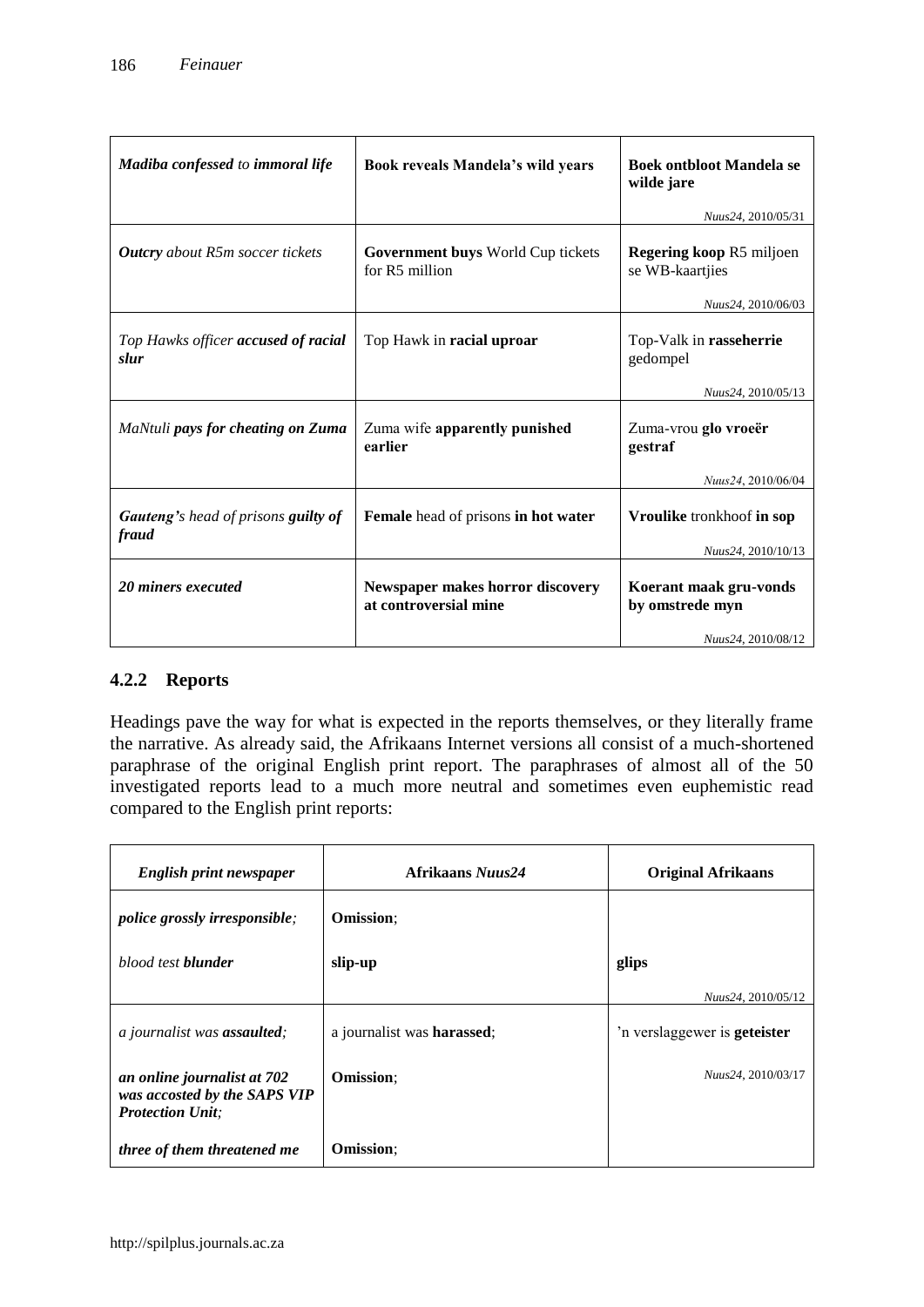| were investigated for allegedly<br>colluding to enrich themselves<br>by using ANC funds                                                                                                                                              | they allegedly used ANC funds                                                                                              | hulle na bewering ANC<br>fondse gebruik het<br>Nuus24, 2010/08/22                                                                                                                                      |
|--------------------------------------------------------------------------------------------------------------------------------------------------------------------------------------------------------------------------------------|----------------------------------------------------------------------------------------------------------------------------|--------------------------------------------------------------------------------------------------------------------------------------------------------------------------------------------------------|
| advised Shaik to set up a<br>business <b>empire</b> $-$ specifically<br>for the benefit of the cash-                                                                                                                                 | advised Shaik to set up a business $\boldsymbol{\emptyset}$                                                                | Shaik aangeraai het om 'n<br>besigheid op te bou $\emptyset$                                                                                                                                           |
| strapped ruling party                                                                                                                                                                                                                | specifically for the benefit of the $\emptyset$ ruling<br>party                                                            | spesifiek met die doel om die<br>Ø regerende party te<br>bevoordeel.<br>Nuus24, 2010/08/15                                                                                                             |
| odious acts of the past                                                                                                                                                                                                              | injustices of the past                                                                                                     | onregte van die verlede<br>Nuus24, 2010/06/02                                                                                                                                                          |
| South Africans may have<br>come to terms with President<br>Jacob Zuma's infidelity, but a<br>new book to be released next<br>month about Nelson Mandela<br>claims the country's first<br>democratic president was no<br>saint either | <b>Omission.</b> A new book about Nelson<br>Mandela makes it clear that the sanctified<br>leader had no innocent love-life | 'n Nuwe boek oor oud-<br>president Nelson Mandela<br>maak dit duidelik dat dié<br>opgehemelde leier glad nie 'n<br>onskuldige liefdeslewe gehad<br>het nie.<br>Nuus24, 2010/05/31                      |
| A political analyst has warned<br>of the chilling effect the<br>actions of Julius Malema could<br>have on democracy in South<br>Africa;                                                                                              | A political analyst has warned that the<br>actions of youth leader Julius Malema<br>could be "dangerous" for democracy;    | 'n Politieke analis het<br>gewaarsku dat die optrede<br>van die ANC Jeugliga-leier<br>Julius Malema tydens die liga<br>se konferensie in Makhado in<br>Limpopo, 'gevaarlik' kan<br>wees vir demokrasie |
| Malema's use of policemen to<br>crush his opposition                                                                                                                                                                                 | the controversial Malema has used<br>policemen to remove his opposition                                                    | omstrede Malema polisie<br>gebruik om sy teenstanders<br>uit die weg te ruim<br>Nuus24, 2010/06/18                                                                                                     |
| the news of Winnie Mandela's<br><b>verbal attack</b> on her ex-<br>husband, Nelson Mandela;                                                                                                                                          | Winnie Mandela's commentary on Nelson<br>Mandela                                                                           | Mandela se kommentaar oor<br>Nelson Mandela<br>Nuus24, 2010/03/10                                                                                                                                      |
| with the SABC splurging<br>R3.3m on more than 2,000<br>tickets                                                                                                                                                                       | while the SABC spent R3,3 million on<br>more than 2 000 tickets                                                            | terwyl die SABC R3,3<br>miljoen op meer as 2 000<br>kaartjies spandeer het                                                                                                                             |
|                                                                                                                                                                                                                                      |                                                                                                                            | Nuus24, 2010/06/03                                                                                                                                                                                     |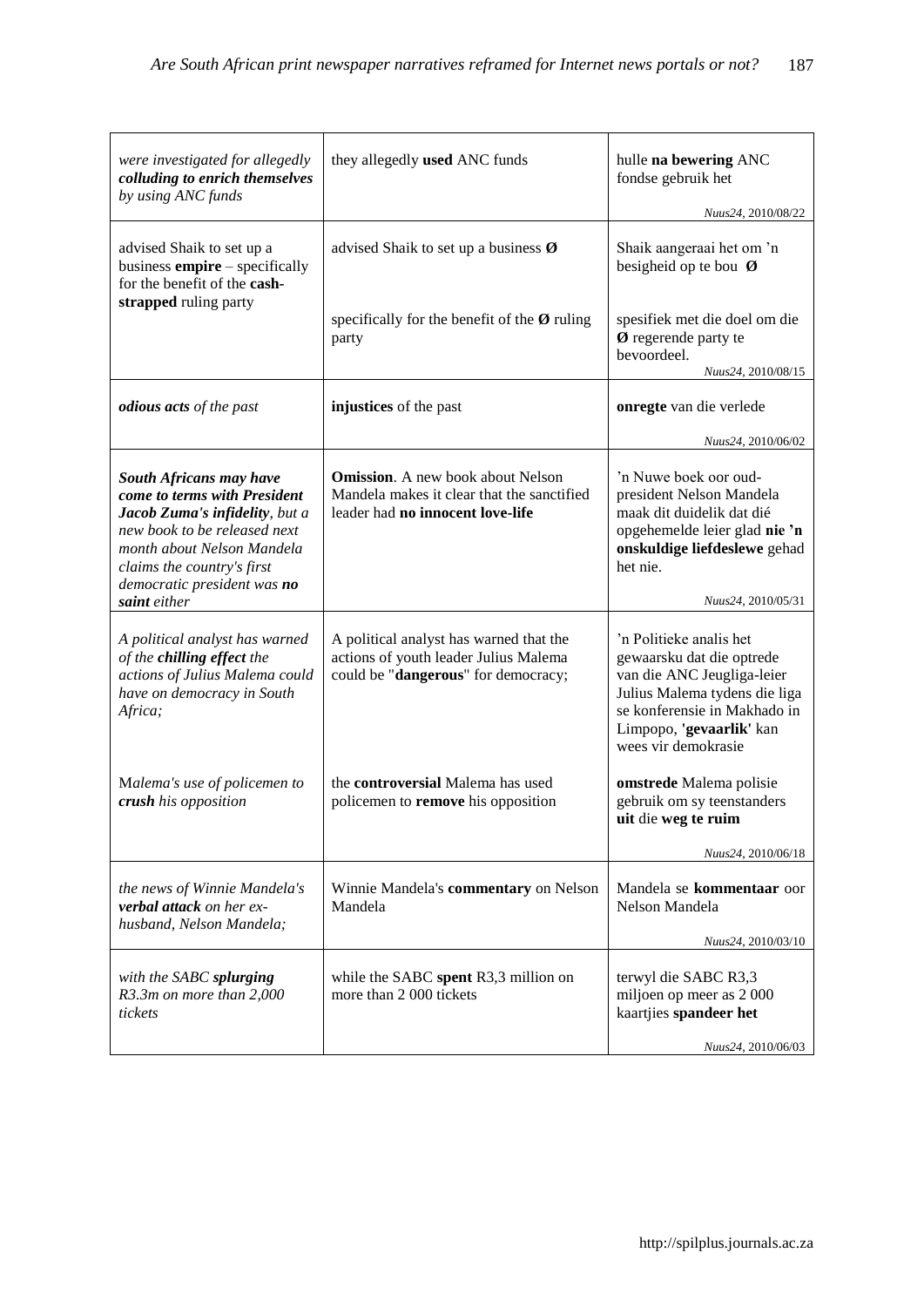| where ANC supporters trashed<br>a Democratic Alliance<br>meeting, has been won by the<br>DA                                                                                                                                                                                                                                                                     | where ANC supporters interrupted a<br>Democratic Alliance meeting, has been<br>won by the DA                                                                                                                                                                                                                                                                       | waar ANC-ondersteuners 'n<br>DA-vergadering onderbreek<br>het, is nou deur die DA<br>gewen                                                                                                                                                                                                                                                                                                                                                              |
|-----------------------------------------------------------------------------------------------------------------------------------------------------------------------------------------------------------------------------------------------------------------------------------------------------------------------------------------------------------------|--------------------------------------------------------------------------------------------------------------------------------------------------------------------------------------------------------------------------------------------------------------------------------------------------------------------------------------------------------------------|---------------------------------------------------------------------------------------------------------------------------------------------------------------------------------------------------------------------------------------------------------------------------------------------------------------------------------------------------------------------------------------------------------------------------------------------------------|
| A government car for his<br>girlfriend, a state-funded<br>party for his mother and a<br>dodgy CV -- Sicelo Sicheka's<br>qualifications for membership<br>of the interministerial task<br>team on corruption are<br>looking threadbare                                                                                                                           | <b>Omission</b>                                                                                                                                                                                                                                                                                                                                                    | Nuus24, 2010/05/27<br>Nuus24, 2010/05/21                                                                                                                                                                                                                                                                                                                                                                                                                |
| Malema was found guilty of<br>hate speech for saying<br>President Jacob Zuma's rape<br>accuser had enjoyed herself.                                                                                                                                                                                                                                             | Malema was found guilty of hate speech.<br><b>Omission</b>                                                                                                                                                                                                                                                                                                         | hy skuldig bevind is aan<br>haatspraak.<br>Nuus24, 2010/10/18                                                                                                                                                                                                                                                                                                                                                                                           |
| Malema <b>lashed out</b> when the<br>Star asked him how he could<br>afford to buy a R3,6m house<br>cash.                                                                                                                                                                                                                                                        | Malema was upset when the Star asked<br>him how he could afford to buy a R3,6m<br>house cash.                                                                                                                                                                                                                                                                      | Malema het baie ontsteld<br>geraak toe The Star vroeër<br>die week gevra het hoe hy dit<br>kan bekostig om 'n huis van<br>R3,6 miljoen kontant te koop.<br>Nuus24, 2010/02/19                                                                                                                                                                                                                                                                           |
| we have observed through the<br>media that their (ANCYL)<br>conference registration<br>process was utterly chaotic<br>and now allegations have<br>surfaced that the voting<br>process was rigged.                                                                                                                                                               | ANCYL's conference was afflicted by<br>logistical problems and delegates who<br>walked out because of alleged rigging of<br>votes.                                                                                                                                                                                                                                 | Die ANCYL se kongres is<br>egter geteister deur<br>logistieke probleme en<br>afgevaardigdes wat uitgestap<br>het weens beweerde<br>knoeiery met stemme.<br>Nuus24, 2010/05/24                                                                                                                                                                                                                                                                           |
| In an exclusive story the<br>Sowetan reports that security<br>guards allegedly went on a<br>killing spree at a mine owned<br>by the nephew of President<br>Jacob Zuma and grandson of<br>Nelson Mandela. The guards<br>reportedly gunned down at<br>least 20 people at the Aurora<br>Mine in Springs, Ekurhuleni,<br>and left the bodies to rot<br>underground. | The Sowetan reported in an exclusive story<br>that security guards went on a wild<br>shooting spree at the controversial Aurora<br>mine. The mine is partly owned by<br>President Jacob Zuma's nephew and<br>Nelson Mandela's grandson. The guards<br>reportedly shot dead about 20 people and<br>hid their bodies underground where<br>they started to decompose. | Die Sowetan het in 'n<br>eksklusiewe storie berig dat<br>sekuriteitswagte op 'n wilde<br>skiettog gegaan het by die<br>omstrede Aurora-myn in<br>Springs. Dié myn word<br>gedeeltelik besit deur pres.<br>Jacob Zuma se neef en<br>Nelson Mandela se kleinseun.<br>Na bewering het die<br>sekuriteitswagte Maandag<br>sowat 20 mense doodgeskiet<br>en hul lyke ondergronds<br>versteek waar die lyke begin<br>het om te ontbind.<br>Nuus24, 2010/08/12 |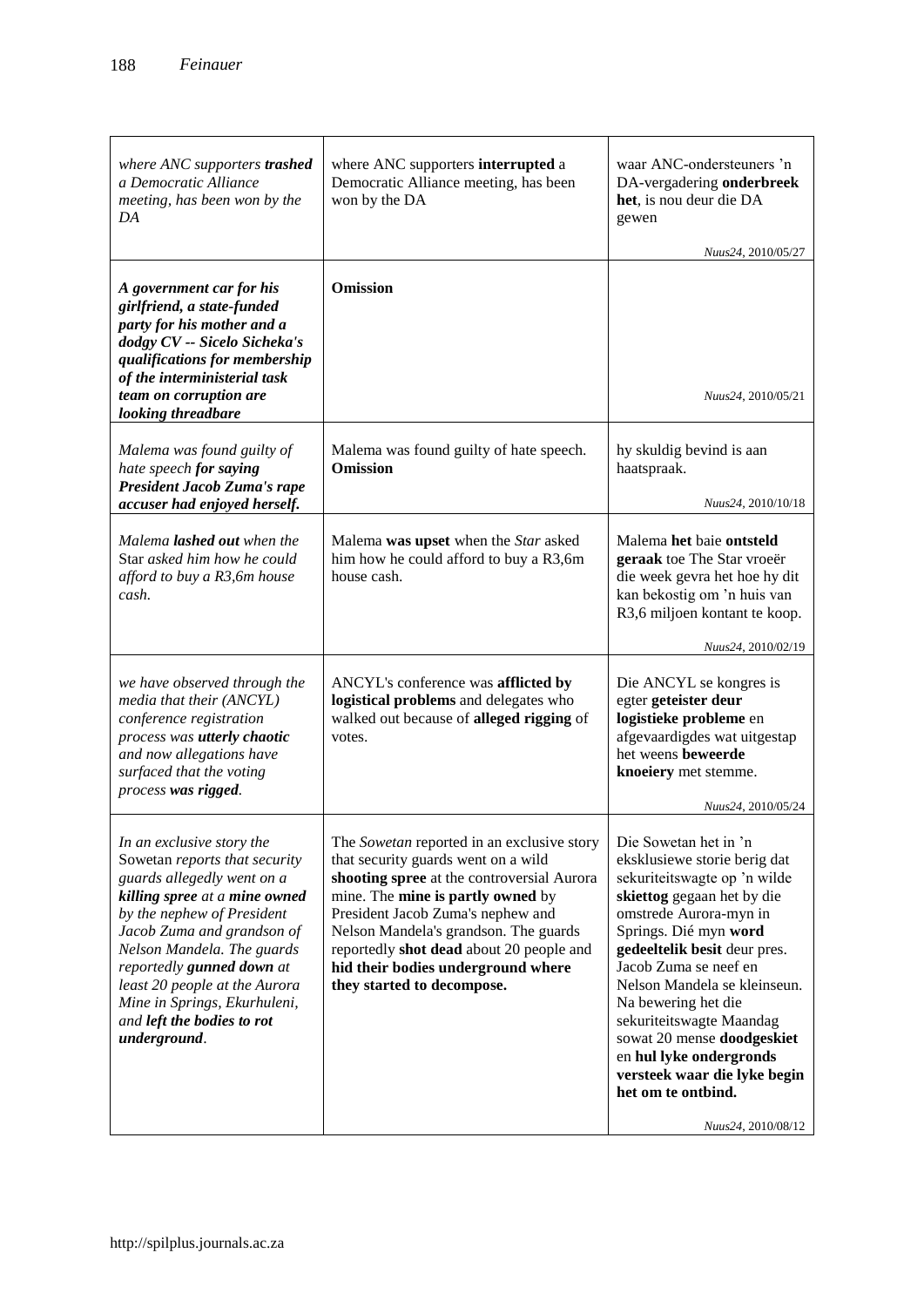| corrupt police officers have no<br>place in the South African<br>Police Service (SAPS) and they<br>will be <b>rooted</b> out.       | corrupt police officers have no place in the<br>South African Police Service (SAPS) and<br>they will be removed.         | korrupte polisiebeamptes<br>geen plek in die Suid-<br>Afrikaanse polisiediens<br>(SAPD) het nie en dat hulle<br>verwyder sal word.            |
|-------------------------------------------------------------------------------------------------------------------------------------|--------------------------------------------------------------------------------------------------------------------------|-----------------------------------------------------------------------------------------------------------------------------------------------|
| The problem is getting worse<br>and worse and it obviously<br><b>places</b> the lives of ordinary<br>South Africans at a huge risk. | The problem is <b>only getting worse</b> and it<br>$\emptyset$ places the lives of ordinary South<br>Africans in danger. | Nuus24, 2010/10/20<br>Die probleem raak net erger<br>en dit plaas die lewens van<br>gewone Suid-Afrikaners in<br>gevaar<br>Nuus24, 2010/10/21 |

In only one report, commenting on election results, the Afrikaans paraphrase seems more definite than the English print report:

| English print newspaper                                                                             | Afrikaans Nuus24                                                                                           | <b>Original Afrikaans</b>                                                                                   |  |
|-----------------------------------------------------------------------------------------------------|------------------------------------------------------------------------------------------------------------|-------------------------------------------------------------------------------------------------------------|--|
| The ANC polled 37.7 percent,                                                                        | The ANC polled only 37.7 percent.                                                                          | Die ANC het slegs 37.7% van<br>die stemme verkry.                                                           |  |
|                                                                                                     |                                                                                                            | Nuus24, 2010/05/27                                                                                          |  |
| down from 53 percent in<br>2006.                                                                    | Omission.                                                                                                  |                                                                                                             |  |
| The ANC has not won <b>a ward</b><br>in the Western Cape since the<br>April 2009 national election. | The ANC has not won a <b>single</b> ward in the<br>Western Cape since the April 2009<br>national election. | Die ANC het sedert die<br>verkiesing in April 2009, nog<br>nie 'n enkele wyk in die Wes-<br>Kaap gewen nie. |  |
|                                                                                                     |                                                                                                            | Nuus24, 2010/05/27                                                                                          |  |

If the content is taken into account, the reporting is not on something negative done by the ANC or one of the party members, but on the fact that the ANC did not perform well in a recent election. The latter is then emphasised in the Afrikaans version.

To summarise, this investigation produced the same results as the previous investigation: the reports for the Afrikaans readers are more likely to be framed in a less negative, less intensified way than the versions meant for the English readers. This occurs regardless of the news genre, i.e. print media or Internet platform. These results also prove that the previous investigation's finding of a more negative, more intensified reframing of Afrikaans reports in the print media for the English Internet reader is not due to the wish to generate more sensation, but is linked to the language and/or cultural group: the same less negative, less intensified way of framing was found in the Afrikaans data, although the Afrikaans stories now appeared on the Internet platform.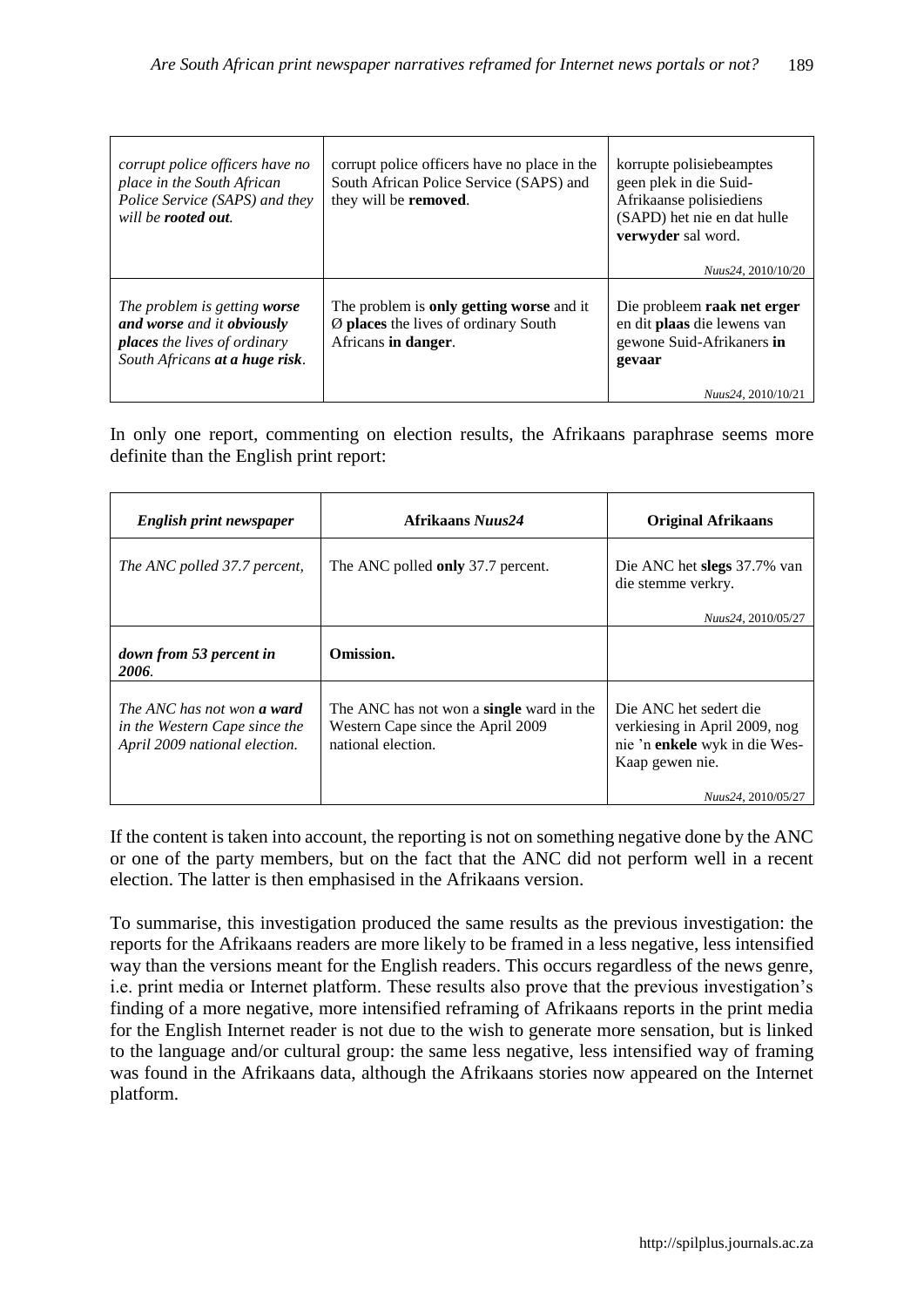## **4.3. News24 – English into English**

To see whether the ideological reframing only occurs in interlingual situations, 50 ideologically-coloured news reports were investigated. These were English STs taken from the two print newspapers, *City Press* and *The Witness*, and their English TTs as they appeared on the Internet as part of the news coverage of News24.

On a more basic level, notions of place, space and time were reconfigured in the process of transediting the texts for the Internet. This led to somewhat shortened texts throughout, by omitting all references to specific times, dates and days of the week. Also, all titles of persons referred to were omitted, and all denominations were abbreviated, e.g. *billion* vs. *bn*; *million* vs. *m*. In my opinion, some of these omissions produced better journalism, in the sense that meaningless and insignificant information, e.g. quotations stating "no comment", was left out.

Explicitation is another strategy applied to the reframing of the print newspaper texts for the News24 reader, from which one could deduce that the Internet newsreader might not be as familiar with the South African situation as the reader of print newspapers. Acronyms used in print newspapers were either

- written out the first time they were used: *Cosatu* vs. *Congress of South African Trade Unions*;
- labelled by means of brackets: *BEE* vs. *BEE (black economic empowerment) NWC [national working committee]*; or
- generic words were added after e.g. titles of newspapers: *Star* vs. *Star newspaper*.

The layout in the Internet version was changed mostly in order to provide an easier read: paragraphs were adapted into single-sentence paragraphs, and subheadings were inserted so that the reader could get the gist of the report by only reading the heading and the subheadings.

## **4.3.1 Headings**

Some print newspaper headings tended to be more metaphorical than their Internet counterparts, which tended to be more descriptive and therefore more neutral:

| English print newspaper                       | <b>English News24</b>                         |
|-----------------------------------------------|-----------------------------------------------|
| UIF to cushion the fall                       | UIF plans to extend benefit period            |
| Zuma: business not the BEE-all of empowerment | Zuma concerned about BEE                      |
| Lifeline for black farmers                    | <b>KZN</b> to rescue failed land reform farms |
| Zuma fires fong con                           | Zuma fires conman                             |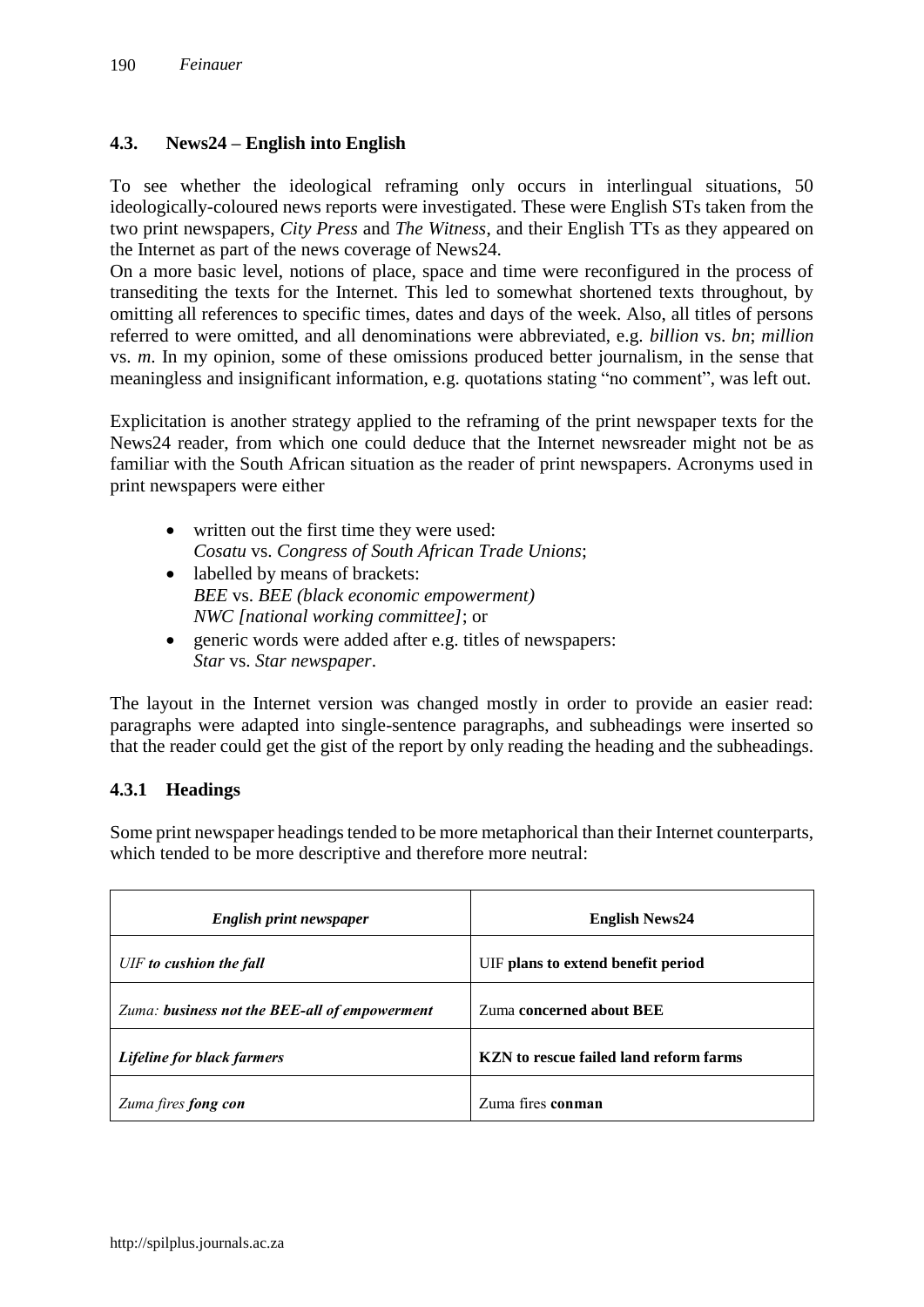Most of the adaptations leading to a more ideological reframing were found in the recreation of the headings. It seems that the headings used in print newspapers were more scathing and more explicit in their criticism than those used on News24. Some of these harsher headings were also metaphoric, whereas the more descriptive headings tended to be more neutral:

| English print newspaper                                         | <b>English News24</b>                         |
|-----------------------------------------------------------------|-----------------------------------------------|
| Cosatu <b>bleeds</b>                                            | Cosatu to stem member exodus                  |
| Malema's company scores - again                                 | Malema got four deals in one month            |
| <b>Business leaders rule out sympathy strikes</b>               | <b>Doubts over sympathy strike</b>            |
| State forges a bigger role in the economy                       | <b>Business uneasy over govt intervention</b> |
| <b>Manuel's letter to Manyi leaves ANCYL fuming</b>             | Manuel a right-wing force, says ANCYL         |
| How did Guptas qualify for BEE steel deal?                      | <b>Guptas under scrutiny</b>                  |
| 'Strange time' for Mthembu to be drunk                          | <b>ANC</b> looking into Mthembu arrest        |
| <b>Agliotti: Friendship, business behind Selebi</b><br>payments | Selebi payments 'for friendship'              |

There were some exceptions where the Internet headings were found to be harsher and more explicit than those of the reports in print newspapers, albeit not markedly so:

| English print newspaper                             | <b>English News24</b>                  |
|-----------------------------------------------------|----------------------------------------|
| Mining houses <b>still fail</b> to meet BEE targets | Miners <b>fail</b> to meet BEE targets |
| Firms are failing black youth                       | Firms <b>fail</b> black youth          |
| 'AWB man' threatened Zuma with snipers              | 'AWB man' threatens to kill Zuma       |
| Hitting them where it hurts                         | Manyi: 'I'll hit where it hurts'       |

## **4.3.2 Reports**

Apart from the textual changes already discussed, the content of the Internet reports is identical to that of the print reports. In only two reports did I find adaptations that could be attributed to ideological motivation**.** In the first example quoted here, a sentence was added at the opening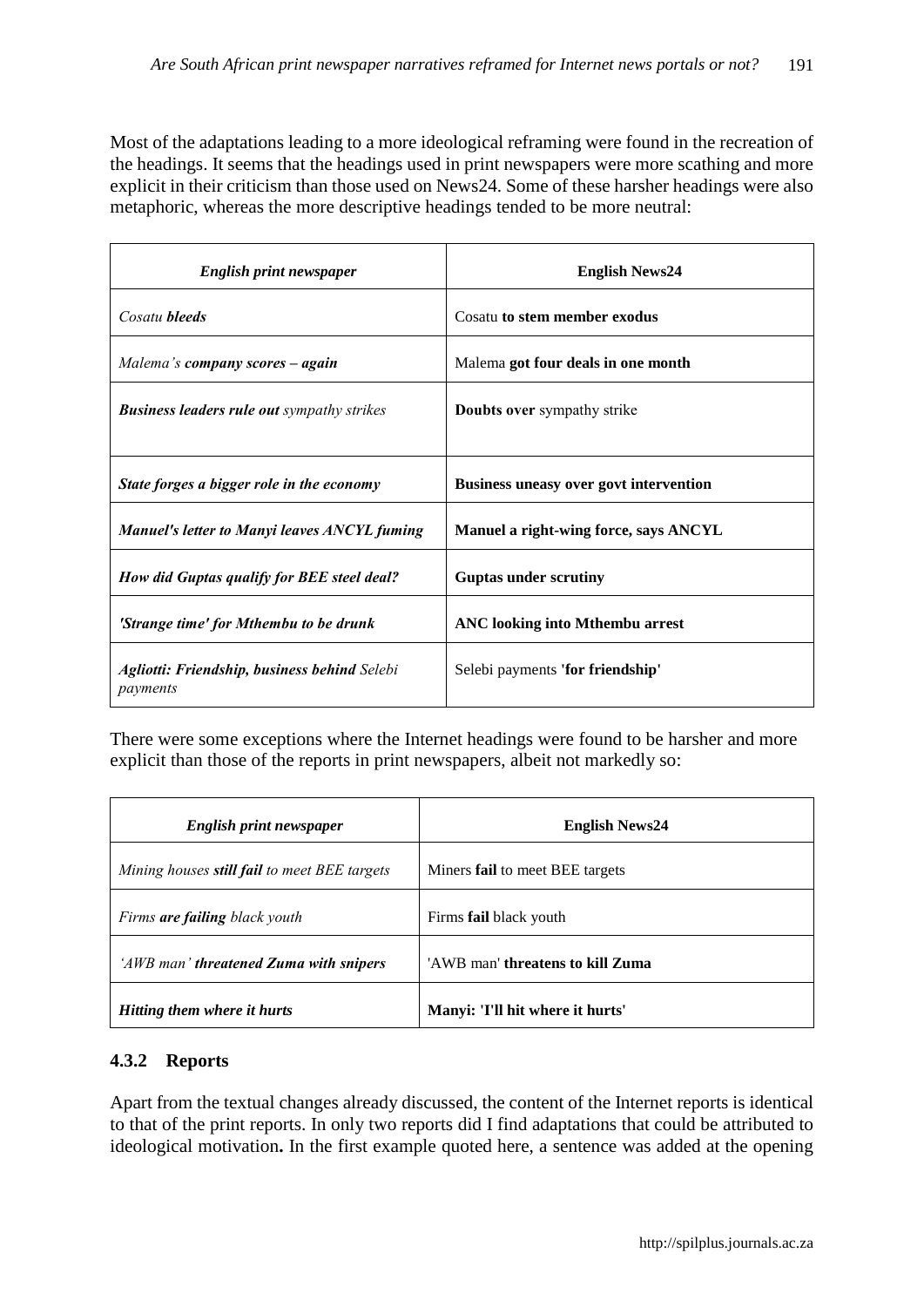of the Internet report. This immediately reframes the report in a more negative way, although the heading suggests a rather positive report.

| English print newspaper       | <b>English News24</b>                                                                                                                              |
|-------------------------------|----------------------------------------------------------------------------------------------------------------------------------------------------|
| Black directors arrive on JSE | Black directors arrive on JSE                                                                                                                      |
| и                             | If SA continues to neglect the plight of the jobless<br>the country will go the way of Egypt, according to a<br><b>Rhodes University lecturer.</b> |

In the other report, which deals with the killing of the AWB leader Eugene Terre'Blanche, the Internet variation appears more sympathetic towards one of the accused than the print version. Some lexical items were added to the Internet version. The heading was also slightly adapted:

| English print newspaper                                                                                                                                             | <b>English News24</b>                                                                                                                                                           |
|---------------------------------------------------------------------------------------------------------------------------------------------------------------------|---------------------------------------------------------------------------------------------------------------------------------------------------------------------------------|
| Grisly details of Terre'Blanche <b>murder</b>                                                                                                                       | Grisly details <b>emerge</b> of Terre'Blanche <b>killing</b>                                                                                                                    |
| Chris Mahlangu (27) listened impassively as<br>investigating officer Tsietsi Mano testified how<br>the brutality of the Easter weekend murder<br>had disturbed him. | Chris Mahlangu, 27, a slender man, listened impassively as<br>investigating officer Tsietsi Mano testified how the brutality<br>of the Easter Weekend murder had disturbed him. |
| "Accused number two ( <b>the minor</b> ) said his<br>(Mahlangu's) intention was to dismember $-$<br>but thereafter he left it," said Mano.                          | "Accused number two (the youth) said his (Mahlangu's)<br>intention was to dismember – but thereafter he left it," said<br>Mano.                                                 |

All in all, it seems as though the reworked Internet versions of the English print reports are less harsh than their print counterparts. Once again, this defies the suggestion that Internet reporting tends to exaggerate sensational aspects of public narratives to increase readership. The opposite is proved here.

## **4.4** *Nuus24/Netwerk24* **– Afrikaans into Afrikaans**

To complete this investigation, I scrutinised Afrikaans print-newspaper reports and their corresponding items on the Afrikaans Internet platform, *Nuus24/Netwerk24* – also an intralingual situation. Fifty ideologically-coloured news reports were chosen with the Afrikaans STs in the print media and the Afrikaans TTs as they appeared on the Internet as part of the news coverage of *Nuus24/Netwerk24*.

Almost no changes were found between the two versions; the only adaptations were that the reports were shortened for the Internet by the omission of all titles of people and most adverbs and nouns referring to specific dates. Adverbs like *yesterday*, *today* and *tomorrow* were either omitted or rephrased into nouns, e.g. *Monday*.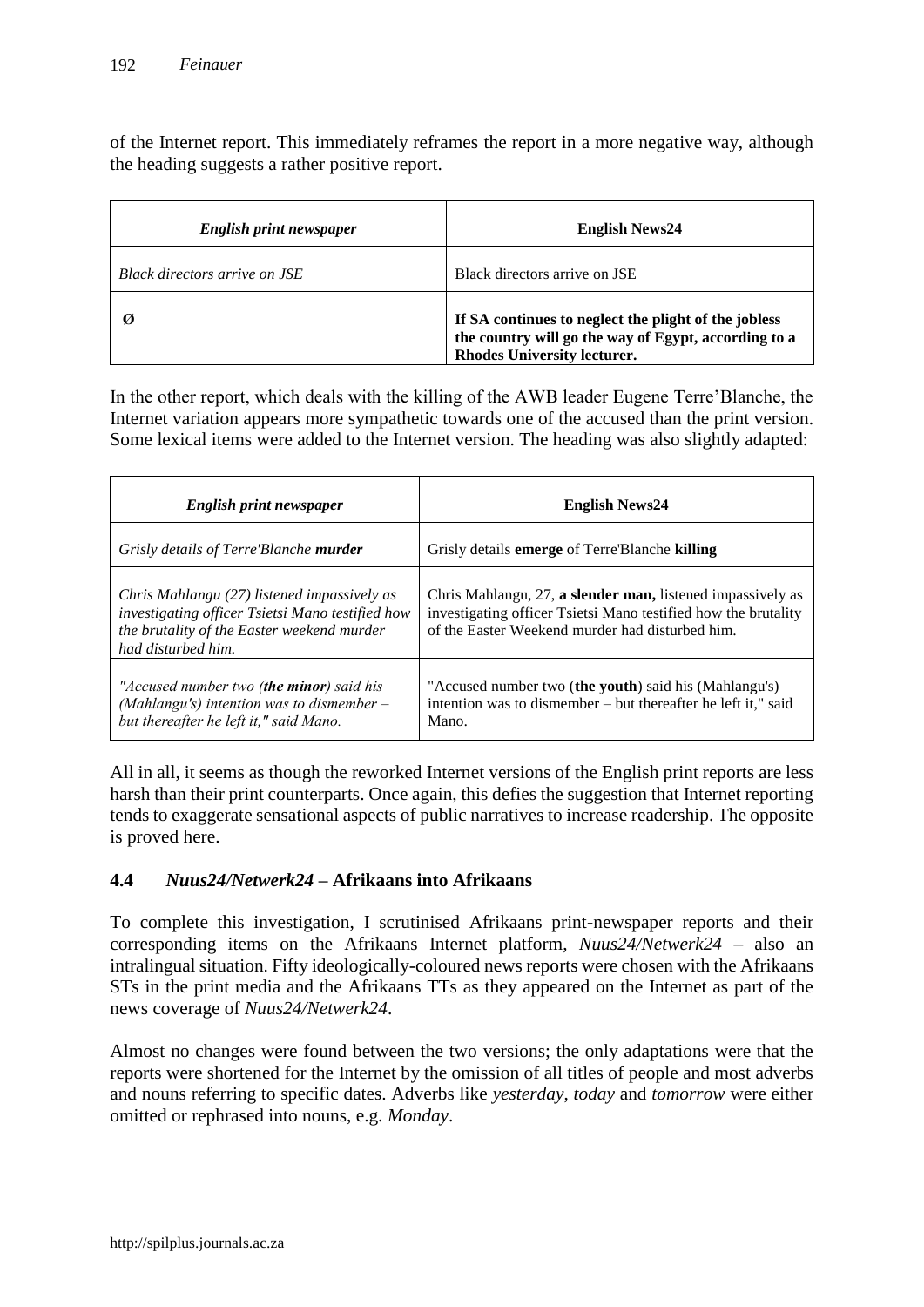Regarding the layout, the same was found for the intralingual English-into-English adaptations, in that the Internet version was mostly changed to provide an easier read: paragraphs were adapted into single-sentence paragraphs and subheadings were inserted so that the reader could get the gist of the report by only reading the heading and subheadings.

### **4.4.1 Headings**

Most headings were shortened considerably for the Internet version. Other than that, two cases were found where the headings in *Nuus24/Netwerk24* were more explicit, which led to a harsher impression:

| Afrikaans print<br>newspaper                          | <b>Original Afrikaans</b>                                             | <b>Afrikaans Nuus24/Netwerk24</b>                | <b>Original Afrikaans</b>                                     |
|-------------------------------------------------------|-----------------------------------------------------------------------|--------------------------------------------------|---------------------------------------------------------------|
| Billy goes farming in<br>Zim                          | Billy gaan in Zim<br>boer                                             | Controversial businessman<br>obtains land in Zim | Omstrede sakeman kry<br>grond in Zim                          |
|                                                       | Beeld, 2010/01/14                                                     |                                                  | Nuus24, 2010/01/14                                            |
| ANC VIPs spring to<br>attention when Malema<br>phones | ANC-hoës spring op<br>aandag toe Malema<br>bel<br>Rapport, 2009/11/02 | Malema apparently scolded<br>traffic police      | Malema skel glo<br>verkeersbeamptes uit<br>Nuus24, 2009/11/01 |
| Malema <b>uses</b> blue light                         | Malema gebruik<br>blou lig<br>Beeld, 2009/11/05                       | Malema speeds with blue light                    | Malema jaag met blou<br>lig<br>Nuus24, 2009/11/05             |

In one case, a heading seems more euphemistic in the Internet version because of an added adverb:

| Afrikaans print<br>newspaper   | Original<br><b>Afrikaans</b>  | Afrikaans Nuus24/Netwerk24                       | <b>Original Afrikaans</b>         |
|--------------------------------|-------------------------------|--------------------------------------------------|-----------------------------------|
| Julius Malema cheats<br>taxman | Julius Malema kul<br>Jan Taks | Julius Malema <b>apparently</b> cheats<br>taxman | Malema kul glo Jan<br><b>Taks</b> |
|                                | Rapport, 2010/03/10           |                                                  | Nuus24, 2010/03/07                |

## **4.4.2 Reports**

Apart from the few textual changes already discussed, the contents of the Afrikaans Internet reports are identical to those of the Afrikaans print reports. The situation is the same as that of the intralingual translation for English. In the 50 reports investigated, I found only one adaptation that could be attributed to an ideological motivation, where a direct quotation from the print version was omitted at the end of the Internet report. This led to a less harsh report, although the heading in the Internet text was perceived as being more negative towards Malema: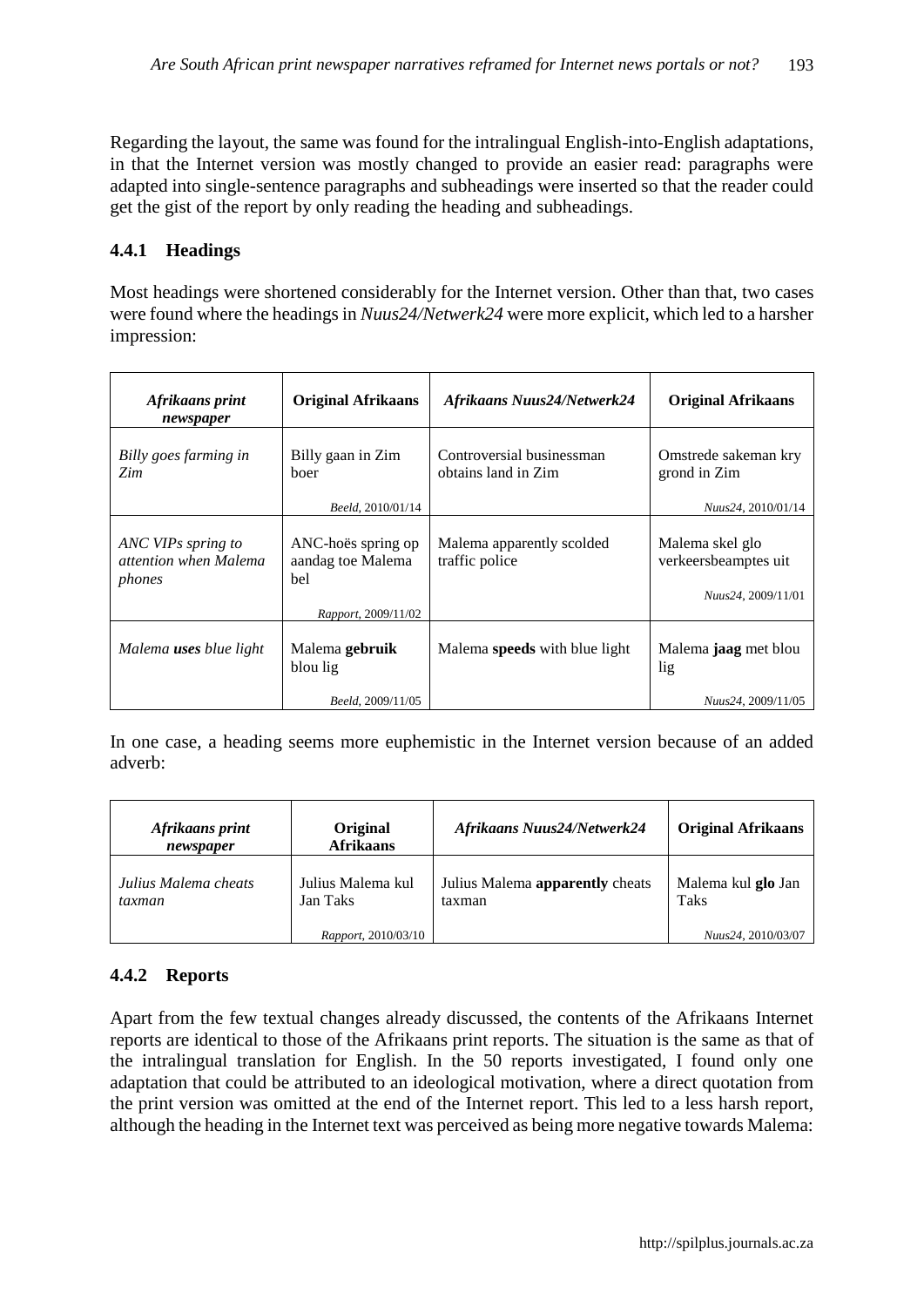| Afrikaans print<br>newspaper                                                                                                            | <b>Original Afrikaans</b>                                                                                                         | <b>Afrikaans</b><br>Nuus24/Netwerk24        | <b>Original Afrikaans</b>               |
|-----------------------------------------------------------------------------------------------------------------------------------------|-----------------------------------------------------------------------------------------------------------------------------------|---------------------------------------------|-----------------------------------------|
| ANC VIPs spring to<br>attention when Malema<br>phones                                                                                   | ANC-hoës spring op<br>aandag toe Malema bel                                                                                       | Malema apparently<br>scolded traffic police | Malema skel glo<br>verkeersbeamptes uit |
|                                                                                                                                         | Rapport, 2009/11/02                                                                                                               |                                             | Nuus24, 2009/11/01                      |
| "Who do you think you<br>are? Don't you realise I<br>am Julius, president of<br>the Youth League? I<br>know some of you hate<br>$me.$ " | "Wie dink julle is julle?"<br>Besef julle nie ek is<br>Julius, president van die<br>jeugliga, nie? Ek weet<br>van julle haat my." | <b>Omitted</b>                              |                                         |
| - Mr Julius Malema to<br>traffic police.                                                                                                | – mnr. Julius Malema<br>aan verkeersbeamptes<br>Rapport, 2009/11/02                                                               |                                             |                                         |

Because of the very few differences found between the Afrikaans print and Afrikaans Internet reports, no argument could be made for a more sensational reframing of Internet reports by the editorial team dealing with these intralingual transeditings.

# **5. Conclusion**

Baker (2006:19) emphasises that the way in which texts are framed focuses on the power and function of narratives, rather than their structural make-up. The emphasis is therefore on the fact that narrative shapes people's views of rationality, of objectivity, of morality and their conceptions of themselves and others. It is also important to consider the fact that I, as the researcher, am not unaffected by the narratives that form my own sentiments of the world and the events that shape my life. Baker reminds scholars that "[t]he ethical systems by which we judge cultural narratives are themselves cultural narratives" (Ryan 2003 in Baker 2006:129). As such, a similar investigation by other researchers might result in different findings.

It is therefore important to realise the responsibility the editing team has in this news environment where they have the power to shape the minds of their readership by means of the narratives they create. My research has found a definite reframing of information for the English and Afrikaans readerships, regardless of the genre of media platform used; in other words, frame ambiguity does occur between these two readerships. For the Afrikaans readership, the reports were phrased in more neutral terms, or they were less sensational, less harsh and less negative than their English counterparts. Bear in mind that all the print newspapers and the two Internet news platforms belong to the same publishing house, Media24: the different treatment of the news aimed at the two language groups thus has to be a conscious in-house decision. The ideological component is one of the main role-players in the manipulation of texts, and here it seems to be the main reason for the reframing of the media reports for the readerships of the two language groups. Ideology is seen to be the "grillwork of form, convention and belief which orders our actions" (Jameson in Lefevere 1992:16). Ideology also refers to ideas, value concepts and assumptions, which can be cultural or political and are related to the power and authority of persons and institutions in a specific society. Abdulla (in Aksoy 2001 in Feinauer 2008:222)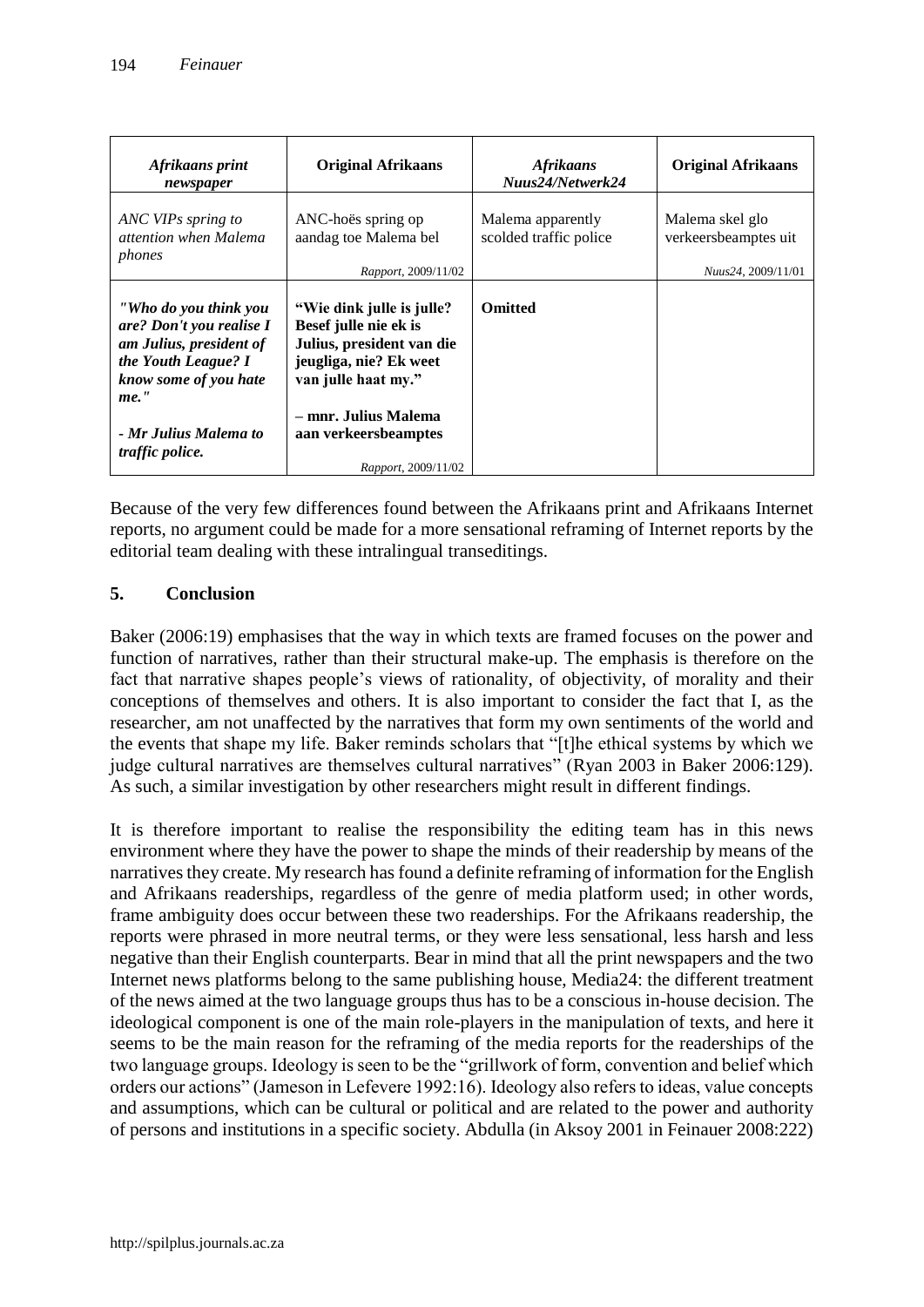mentions that ideology refers to the propositions and assumptions we hold *consciously and unconsciously* about ourselves which guide our actions (own emphasis).

This rechannelling of information for the English reader in News24 (mainly in interlingual transediting from Afrikaans into English) and for the Afrikaans reader in *Nuus24/Netwerk24* (mainly in interlingual transediting from English into Afrikaans) could possibly be ascribed to the following: since the Afrikaans press was considered the official mouthpiece of the National Party and its infamous policy of apartheid, they do not want to come out too strongly in Afrikaans against ANC-ruled South Africa. Unburdened by this stigma, the English press – especially a newspaper with a majority black readership and a black editor like *City Press* – has fewer reservations about painting a much bleaker picture of the news.

Another reason for the Afrikaans media to frame post-apartheid South Africa in a more positive way could be that many white Afrikaans citizens, especially males aged 45 and above, are feeling marginalised and vulnerable in post-apartheid South Africa. They have had to go through a profound psychological adaptation in making sense of their situation and function in a rapidly-changing environment. In a relatively short time, they have lost their position of power, control and authority. See Steyn (2001) for a description of the five dominant postapartheid narratives among white Afrikaans-speaking people, namely:

- still colonial after all these years;
- this shouldn't happen to a white person;
- don't think white, then it's all right:
- a whiter shade of white: or
- under African skies, or white, but not quite.

Therefore the Afrikaans media do not want to pour oil on the already-burning fire.

This research could and should be extended to include an investigation into the reframing – or lack thereof – of both Afrikaans and English print newspaper reports published on the isiZulu Internet news portal *Izindaba News24*, which also belongs to Media24. Further research could entail developing a model according to which this type of reframing can be done, or could determine whether existing models in Translation Studies could be applied. Compare here the use of Nord's looping model by Van Rooyen (2011) and Van Rooyen and Naudé (2009).

## **References**

Average issue readership of newspapers and magazines-profile. 2009. Available online: [http://www.saarf.co.za/AMPS/technicalreport-2009A/data%20files/Amps/Tot-do1.pdf.](http://www.saarf.co.za/AMPS/technicalreport-2009A/data%20files/Amps/Tot-do1.pdf) (Accessed 20 March 2010).

Baker, M. 2006. *Translation and conflict. A narrative account.* London: Routledge.

Baker, M. 2007. Reframing conflict in translation. *Social Semiotics* 17(2): 151-169.

Bell, A. 1991. *The language of news media.* Oxford UK and Cambridge MA: Blackwell.

Bielsa, E. and S. Bassnett. 2009. *Translation in global news*. London and New York: Routledge.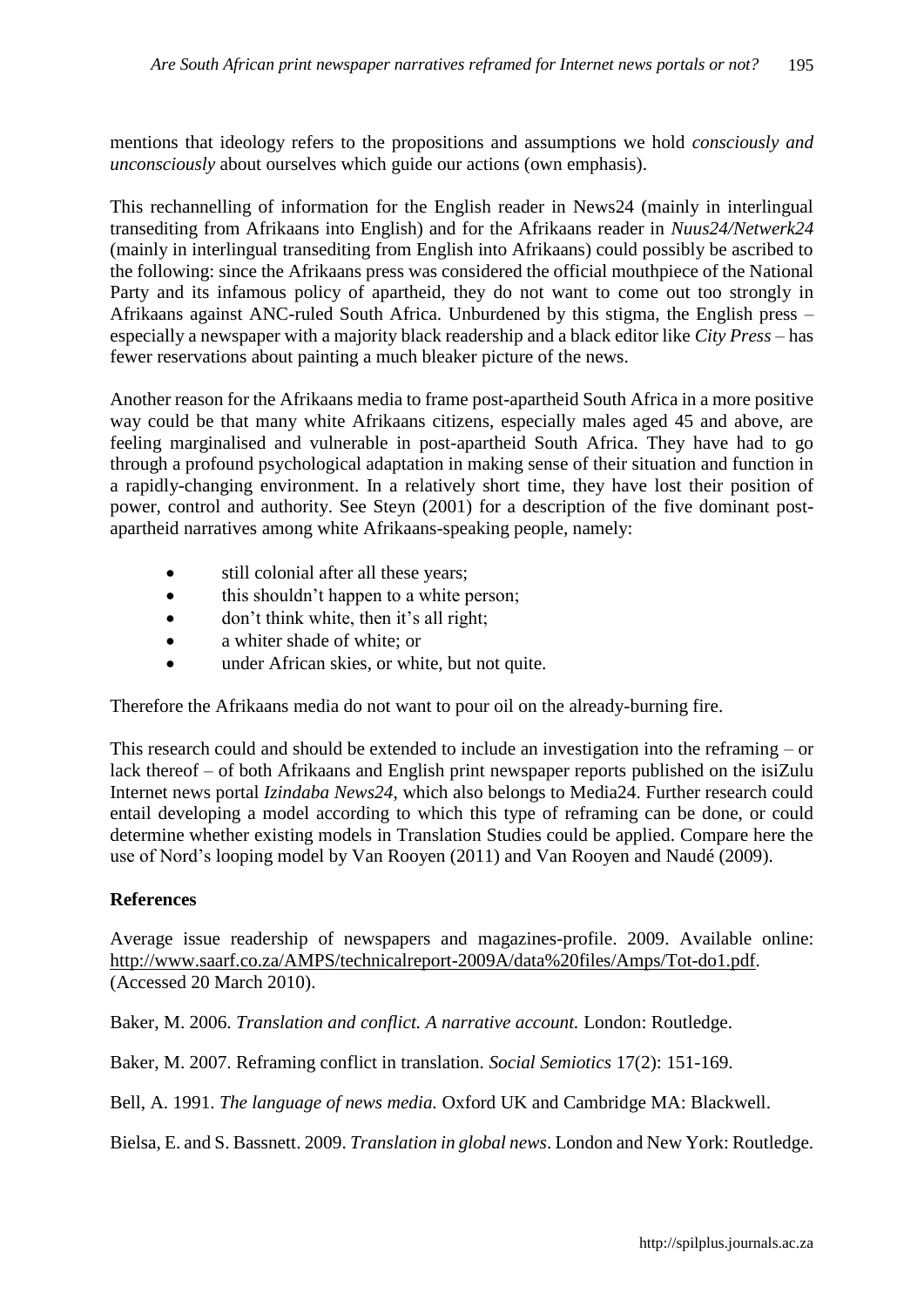Bruner, J. 1991. The narrative construction of reality. *Critical Inquiry* 18(1): 1-21.

Chen, Y. 2009. The construction of 'self' and 'other' in transediting of news texts concerning political conflicts. Unpublished paper read at 3rd IATIS Conference, July 2009: Melbourne.

Fairclough, N. 1995. *Media discourse.* London: Arnold.

Feinauer, I. 2008. Hijacking the source text: The power of the translator. In B. Lewandowska-Tomasczyk and M. Thelen (eds.) *Translation and meaning Part 8.* Maastricht: University Press Maastricht. pp. 219-233.

Fisher, W.R. 1984. Narration as a human communication paradigm: The case of public moral agreement. *Communication Monographs* 51: 1-22.

Fisher, W.R. 1985. The narrative paradigm: In the beginning. *Journal of Communication* 35(4): 74-89.

Fisher, W.R. 1987. *Human communication as narration: Toward a philosophy of reason, value, and action.* Columbia: University of South Carolina Press.

Fox, O. 2009. The role of translation and interpretation in the shaping of a reader's view of world events: The press and the Falklands War. Unpublished paper read at 3rd IATIS Conference, July 2009: Melbourne.

Gambier, Y. 2006. Transformations in international news. In K. Conway and S. Bassnett. *Translation in global news.* Proceedings of the conference held at the University of Warwick, 23 June 2006. UK: University of Warwick.

Gopinathan, G. 2006. Translation, transcreation and culture. In T. Hermans (ed.) *Translating others: Volume 1.* Manchester: St Jerome. pp. 236-256.

History and Development, 2010. *Naspers Company History*. Available online: http://www.naspers.com/Company\_History.cfm?content=2651&intParentContentid. (Accessed 21 February 2010).

Johnson, S. and A. Ensslin. 2007. *Language in the media: Representation, identities, ideologies.* London: Continuum.

Kang, J-H. 2007. Recontextualization of news discourse: A case study of translation of news discourse on North Korea. In S. Cunico and J. Munday (eds.) *[Translation and ideology:](file:///C:/Users/Robyn%20Berghoff/Desktop/2nd%20round%20SPIL/bbr_tsb.cgi%3fcmd=show&publ_id=13922)  [Encounters and clashes](file:///C:/Users/Robyn%20Berghoff/Desktop/2nd%20round%20SPIL/bbr_tsb.cgi%3fcmd=show&publ_id=13922) 13:2*. Amsterdam: John Benjamins. pp. 219-242.

Lefevere, A. 1992. *Translation, rewriting and the manipulation of literary fame*. New York: Routledge.

Mediaclubsouthafrica, 2011. *The press in South Africa* Available online: [http://www.mediaclubsouthafrica.com/index.php?option=com\\_content&view=article&id=73](http://www.mediaclubsouthafrica.com/index.php?option=com_content&view=article&id=73%3Apress&catid=36%3Amedia_bg&Itemid=54) [%3Apress&catid=36%3Amedia\\_bg&Itemid=54.](http://www.mediaclubsouthafrica.com/index.php?option=com_content&view=article&id=73%3Apress&catid=36%3Amedia_bg&Itemid=54) (Accessed 22 May 2011).

Momberg, J. 2010. Personal e-mail correspondence with News24 editor-in-chief. 8 April 2010.